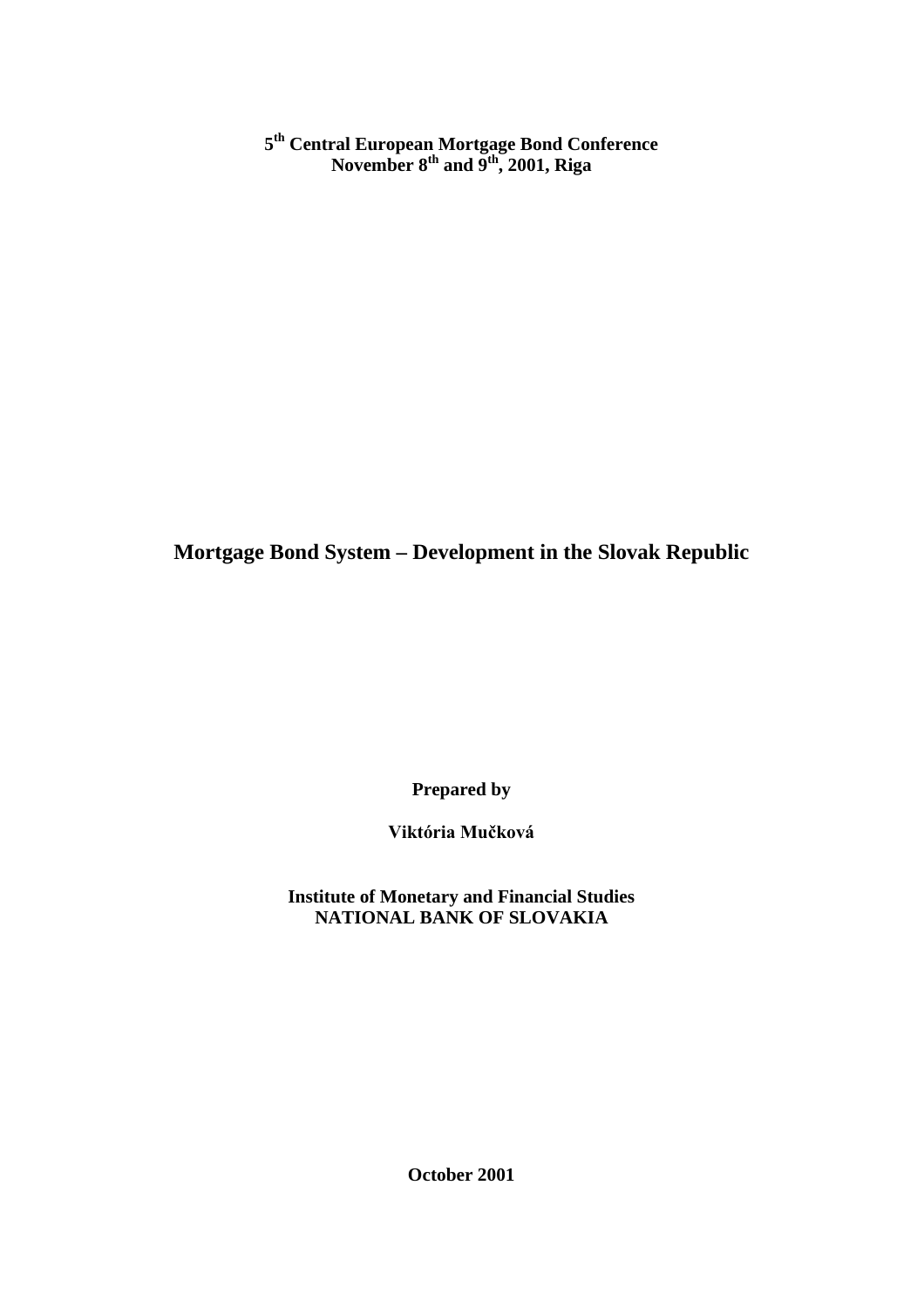#### **Summary of Mortgage Products Characteristics**

In 1996 so called Mortgage Bonds System was implemented in Slovakia. The assets-side and liabilities-side of the mortgage business is defined as:

the provision of mortgage loans and the related issue of mortgage bonds

the provision of municipal loans and the related issue of municipal bonds by banks

Mortgage transactions can be carried out in Slovak crowns or **in a foreign currency. If they are carried out in a foreign currency, the exchange rate risk is borne by the bank or branch office of the foreign bank that carry out mortgage transactions (hereinafter referred to as mortgage bank). A mortgage bank is obligated to adopt measures to prevent exchange rate risk from coverage of mortgage bonds or municipal bonds claims from mortgage loans or municipal**  $l**o**ans.<sup>1</sup>$ 

#### **Mortgage Loans**

Mortgage loan (ML), under new Banking Act, is defined as follows:

- · long-term credit with maturity of at least **four years and maximum of thirty years**
- secured by a lien on domestic real estate, it concerns also not finished real estate
- · provided by the banks, which have been granted by a licence, to legal and natural persons
- · for the **acquiring** local real estate or its part, building or modifying existing buildings, maintenance of domestic real estate, or **repayment of a provided loan used as per above mentioned purposes, which is not a mortgage loans**
- · financed (refinanced) mainly by the issues and sale of mortgage bonds
- · loan-to-value ratio may not exceed **70 %**; 70 **%** limit only up to an amount not exceeding **10 %** of the total amount of provide ML (the second mortgage quality-ML are not allowed to serve for the coverage of the mortgage bonds)

#### **Mortgage Bonds**

l

Mortgage bond (MB), under Act on Bonds, is defined as follows:

- special type of bond, publicly negotiable, its name is protected by law
- · the funds obtained by its sale are used for the refinancing of mortgage loans
- · the total par value of issued mortgage bonds must be covered at least in the same amount and with at least the same yield as the par value of the provided mortgage loans, so called **ordinary** coverage. Maximum limit is set up to 70 % of real estate value.
- · the **substitute** coverage may not exceed 10% of the total nominal value of issued MB's. For this purpose, only precisely defined in law - special assets shall be used.

the mortgage loans serving to cover mortgage bonds, or other items serving as substitute coverage, shall be registered by the bank in separate register-mortgage (coverage) one.

Within eighteen months of the date the permission to conduct mortgage transactions becomes effective, the bank may issue, on the basis of a decision passed at a general meeting of a shareholders, temporary mortgage bonds as publicly negotiable bearer securities with a total par value not exceed 50 % of the bank's equity capital, and which the bank is obliged to exchange for mortgage bonds covered according to relevant Articles, within two years of the date of issue. The application of the provisions of Article 17 of the Act on Bonds is one of the possible ways of commencing mortgage business.

<sup>&</sup>lt;sup>1</sup> The latiest Act on Banks amendments have abolished Article 36a (3): "Mortgage transactions may not be conducted by a branch of a foreign bank." Banking Act became effective on 11 October 1999.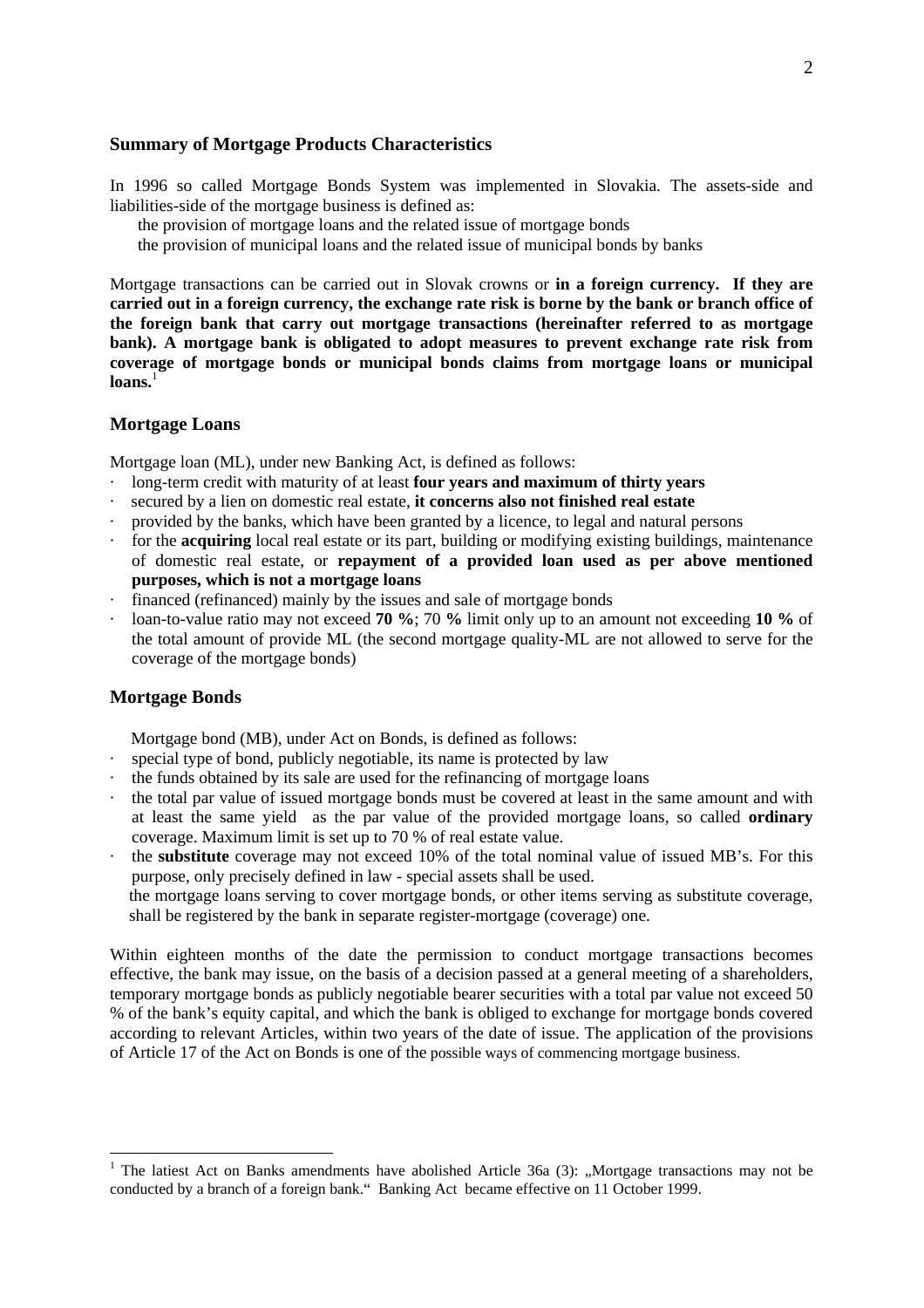#### **The further principles**

- · the mortgage bank on the basis of an overall assessment of the real estate shall determine the value of real estate. In calculating the value, the mortgage bank may take into account only the factual value of the real estate and the long-term benefit to the owner, provided the real estate has been managed in proper manner. The mortgage bank shall be bound exclusively by its own valuation of the real estate,
- · the right of lien of a mortgage bank on mortgage or municipal loans is effected upon registration of the same in the real estate register of the Slovak Republic, according to the proposal of the mortgage bank and the owner of the real estate. The mortgage bank has then the status of mortgagee,
- a mortgage loan or a municipal loan may not be secured by a lien on real estate on wich a lien already exist in favour of a third party, or a limitation on the transfer of real estate with exception of a lien established in accordance with separate legislation<sup>2</sup> and a lien established in favour of a building savings bank or the State Housing Development Fund,
- in enforcing a right of lien, a mortgage bank is entitled to sell real estate pledged as security (under Act on Execution), on the basis of an agreement made in the form of a notaries deed between the mortgage banks, its debtor, and the third person, provided the third person is not the debtor, defining the legal commitment; the entitled and obliged persons; the legal grounds; and the subject and time of fulfilment, if the parties involved agree in the said agreement.

A mortgage bank shall provide mortgage and municipal loans under the terms and conditions for granting of mortgage loans issued thereby that must in particular contain: the due form of application for a mortgage or municipal loan, a procedure for applying for a mortgage and municipal loan, the terms and conditions for granting mortgage and municipal loans, the manner in which a mortgage loan or municipal loan agreement may be recalled, a procedure to be followed by a mortgage bank in the event that a debtor defaults on the repayment of a mortgage or municipal loan or other due amounts payable therefrom, cases where as a result of a mortgagor´s changed situation a mortgage bank is entitled to call early repayment of a mortgage loan or municipal loan, the conditions for exercising a lien on real estate established to secure mortgage and municipal loans. A mortgage bank may not enforce early repayment of a mortgage or municipal loan for reasons caused by itself; this shall also apply where a mortgage bank is wound up.

#### **Minimum Amount of Cash Contribution to Equity Capital**

- The minimum amount of cash contribution to the bank's equity capital, which is a prerequisite for the granting of a licence to establish a bank, is SKK 500,000,000<sup>3</sup> or an equivalent amount in fully convertible foreign currency.
- · If the subject of an application for a licence to establish a bank includes mortgage transactions, the minimum amount of cash contribution to the bank equity capital, is SKK 1,000,000,000, or an equivalent amount in fully convertible foreign currency.

#### **The licence application** contains:

l

- the methods of keeping a mortgage register
- the proposal for appointment of the mortgage controller (trustee) and his/her deputy
- the real estate assessment methods (valuation)
- · the method of keeping a separate analytical record of mortgage activities within the bank's accounting system

**Mortgage register.** The purpose of a mortgage register is to keep a record of mortgage loans and municipal ones in separate way. Coverage register contains the data on ML maturity, ML volume, ML interest rate; data concerning to the property-type, cadastrial area, No. the ownership certificate, parcel

 $2^2$ Relating to the ownership of apartments and non-residential premises, with subsequent amendments.

<sup>&</sup>lt;sup>3</sup> Foreign exchange rate, as of 29 October 2001 USD-48.930 SKK; EUR-43.697 SKK.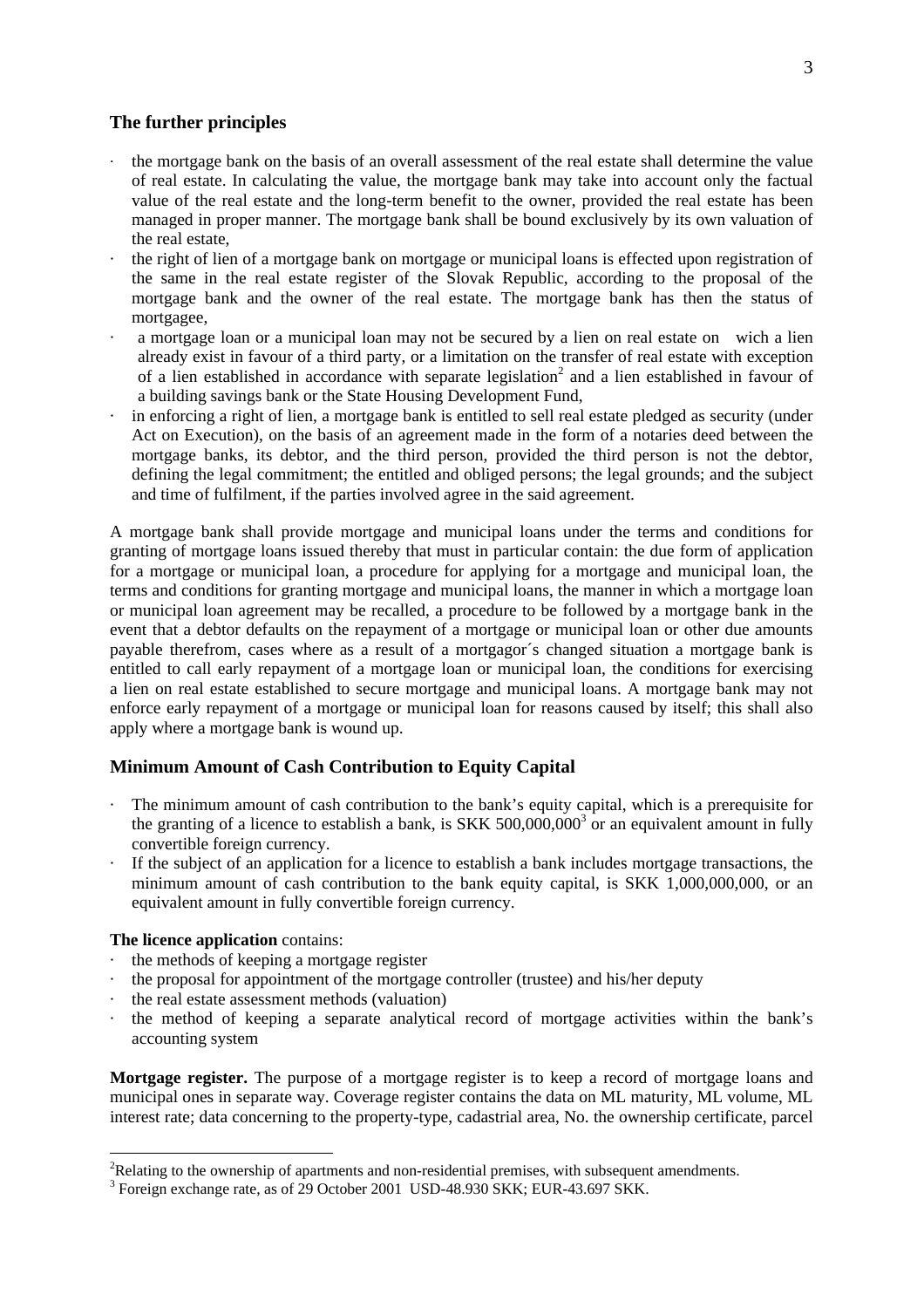number, property value (mortgage lending value),..; data on coverage-ordinary and substitute as well, mainly ML's volume and the mortgage bonds issues.

**The mortgage controller's task** is to provide up-to-date information on the security and quality of MB´s coverage. He/she must ensure that the mortgage bonds are adequately covered and the assets used for their coverage are registered in the coverage register.

#### **Mortgage business support**

#### **Direct incentives**

From point of the housing affordability the so-called interest rate bonus from the State budget of Slovak Republic was introduced from 11 October last year as a part of the Banking Act. The government bonus is understood as a percentage by which the rate of interest set in a mortgage loan agreement is reduced by the Government. The amount of government bonus determined in percentage terms may not be changed over the entire repayment period of the mortgage loan set in the mortgage loan agreement. The amount of the government bonus for agreements concluded in individual calendar years shall be set out in the State Budget Act for the relevant fiscal year (for1999 fiscal year – 6 %; for 2000 fiscal year – 6 %; for 2001 - 5 %). A government bonus may be granted for a mortgage loan up to a maximum of SKK 2,500,000 per one real estate for housing, also in the case of married couple or (and) acquisition of such real estate into shared ownership. Only natural persons borrowing money under a mortgage loan agreement for housing purposes shall have a claim for this bonus.

#### **Indirect incentives**

From April 1999 mortgage bonds yields are tax-deductible (tax-free). Under the Decree of the NBS on the minimum reserve requirement the mortgage bonds and municipal bonds are excluded from the base for the minimum reserve calculation. The increasing the mortgage bonds attractiveness in comparison with others securities, primarly government bonds, and the supporting their tradability within capital market are the main reason for the such instruments implementation.

#### **1. Financial Sector and Selected Aspects of the NBS´s Policy**

In 2000, the NBS implemented its monetary policy in an environment marked by continuing macroeconomic stabilisation. Compared with 1999, the balance of payments on current account continued to improve, the ratio of fiscal deficit to GDP fell, the dynamics of prices slowed, and the rate of economic growth increased. This development encouraged a stabilisation of the money and foreign exchange markets, as well as a qualitative change in monetary policy.

With regard to methods and activities that can be influenced by the NBS through the exercise of monetary policy we consider 2000 as the breakthrough year – the change from quantitative to qualitative control with the aim of stabilising interbank interest rates and reducing the price of money in the economy. The first step in the implementation of qualitative control of monetary policy can be seen in the automatic approach of commercial banks to overnight refinancing and sterilisation sources for declared interest rates. At the end of May, the NBS started to declare a limit interest rate for a standard two-week REPO tender which, compared to the interest rate for overnight transactions, represents a stronger signal regarding the desired development of interbank interest rates and expected monetary and economic development.4

 $\overline{a}$ <sup>4</sup> With effect from 1.2.2000, the Bank Board of the NBS decided to set rates for overnight sterilisation and refinancing operations at a level of 12 % p.a., or 8 % p.a.; in March and May the Bank Board reduced these rates to the level of 7 % p.a. for sterilisation and 10 % p.a. for refinancing operations. The interest rate for a two-week standard REPO tender was set at a level of 8.5 % p.a. Over the course of the year, these rates were further reduced. After the last reduction, which was implemented by the Bank Board of the NBS on 26 March 2001,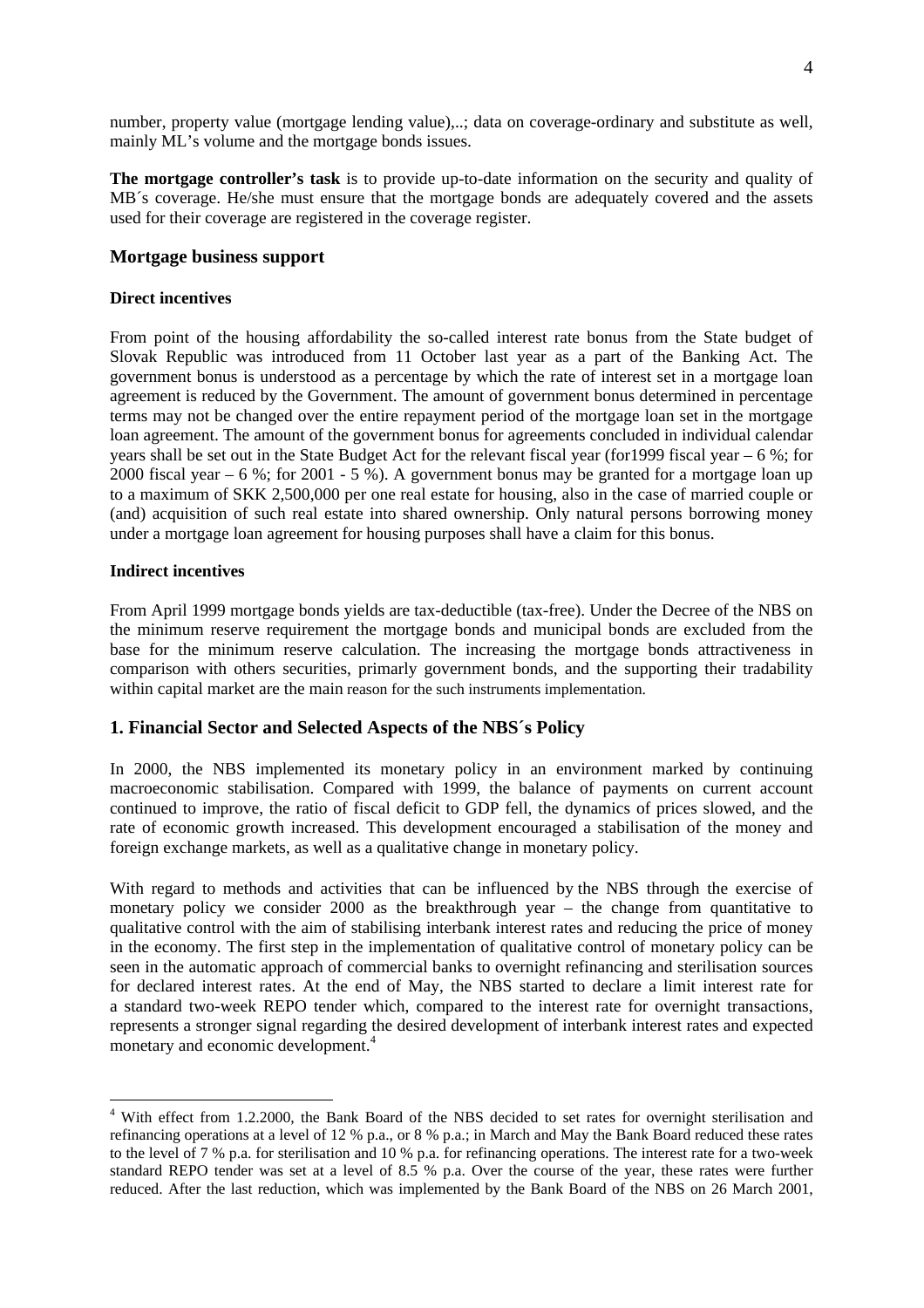The new character of monetary policy – direct setting of rates for NBS transactions – was relatively quickly and very positively accepted by the market and this resulted in its stabilisation. The volatility of interbank market rates was significantly reduced, the trend for their reduction was gradually reflected in the reduction of interest rates on primary deposits and loans. The development of deposit interest rates was characterised by a falling trend which, compared with interest rates on loans, reacted more sensitively to changes in key NBS rates. Average deposit costs were reduced from 9.60 % p. a. to 5.57 % p. a. (in 1999 from 10.72 % p.a. to 9.85 %). 1999 was characterised by the stabilisation of primary bank resources and the acquiral of clients even at the cost of higher interest costs. The overall average interest rate on crown deposits in December 2000 was 4.28 percentage points below the level of December 1999, the average interest rate on time deposits was reduced from 6.55 % to 5.53 %, and for demand deposits it was reduced from 3.76 % to 3.08 %.

The average interest rate on loans had a falling trend which, with a certain time lag, copied the reduction of key interest rates. During the year, the interest level on disbursed loans steadily approached the overnight refinancing rate of the NBS. The development of interest rates was considerably affected by the transfer of loans in connection with the restructuring of the banking sector, which affected interest rates on both existing loans and disbursed loans.<sup>5</sup> Over the course of the year, mandatory minimum banking sector reserve rates were reduced from 8 % to 6.5 % and, as of 1.1.2001 to 5 %, with the aim of increasing the competitiveness of domestic banks toward foreign banks.

In other sections of the paper we will address aspects of the development of the banking sector, of which predominatingly mortgage loans market, capital market (incl. Mortgage bonds)and insurance sector. Each segment has its own particular development trends, activities, extent and quality of products and services provided, and current problems.

#### **2. Banking Sector**

The Banking Sector represents the most important and developed segment of the financial market in the SR. At present, available financial sources are mostly placed in the banking system (mainly savings of the population) and enter the economy via this system. Banking loans are still the key form of financial relationship between the enterprise and banking spheres.<sup>6</sup> At present 23 banking entities currently operate on the banking market (21 banks and two branches of foreign banks) and 10 foreign representations. As of 30. 6. 2001 the value of the subscribed equity of the sector was 60.1 bil. Sk (December 2000 54 bil. Sk). Foreign investors' share of the subscribed equity increased to 43.6 % from 28.1 % at the end of 2000. Overall bank assets in the monitored period recorded moderate growth (2.28 %) in the first half of 2001 to 866.3 bil. Sk. The asset structure is improving, the share of revenue assets increased by 1.36 % to 89.81 % compared to December 2000. The share of classified loans fell significantly, i.e. from 40 % in September 1999 to 17.56 % in June 2001. In the first half of 2001, the banking sector achieved a net profit of 9 bil. Sk (in June 2000 –0.6 bil. Sk) Capital adequacy (excluding Konsolidačná banka) stabilised at the level of 12.5 % at the end of 2000 and reached 19.65 % in June 2001. A minimum 8 % capital adequacy level was not achieved by two banking entities. The share of classified loans and the development of capital adequacy is shown in the following table.

<u>.</u>

interest rates are at the following rates: refinancing 9 %, sterilisation 6 % and the limit rate for a two-week standard NBS REPO tender 7.75 %.

 $<sup>5</sup>$  More details in the Banking Sector section. See Annexes 2 – 4.</sup>

 $6$  See the Chart 1 and Annex 1.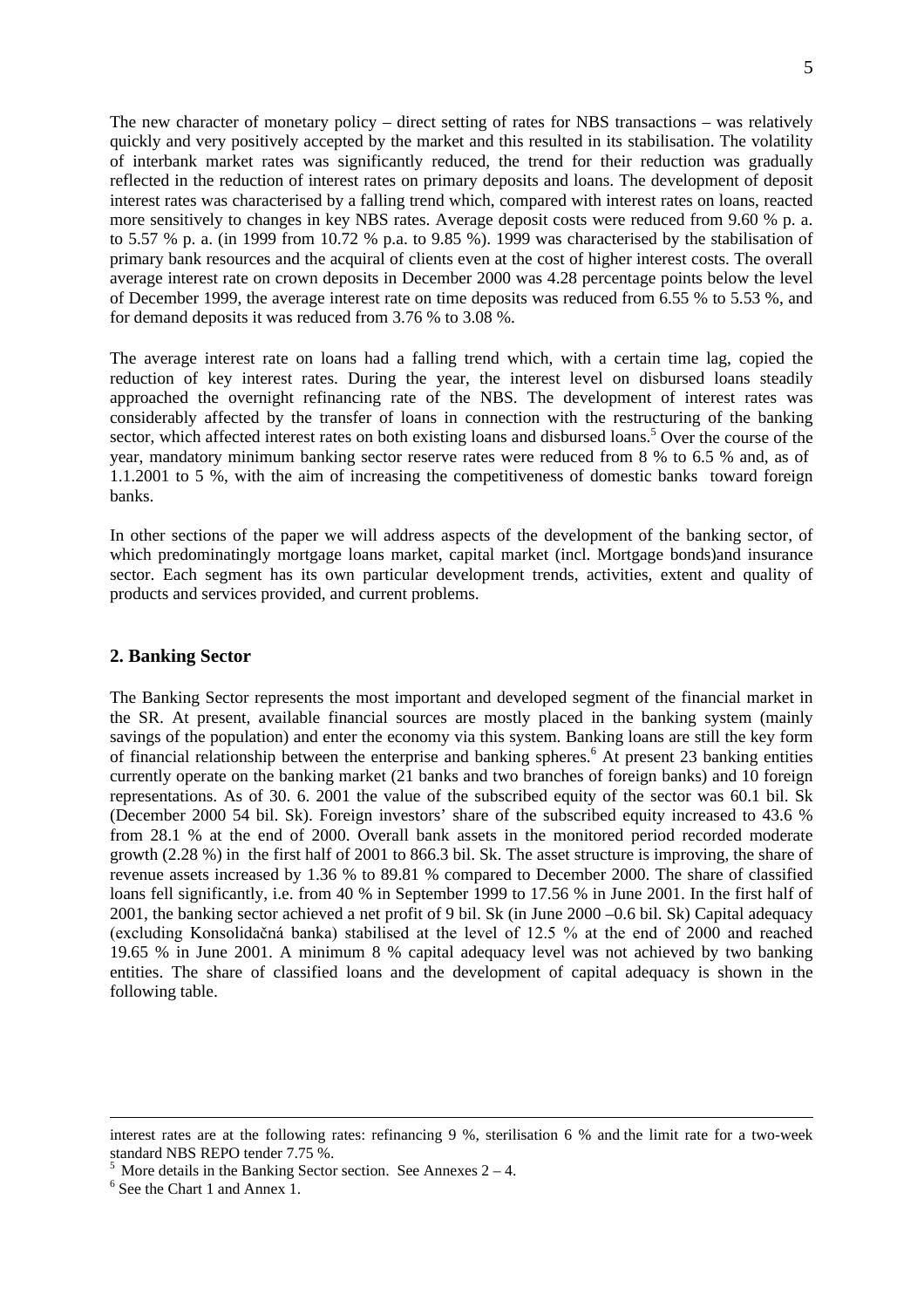| Table 1 |  |
|---------|--|
|         |  |

#### **Classified loans and capital adequacy**

| Year           | % Classified loans | % Capital adequacy |
|----------------|--------------------|--------------------|
| 1997           | 27.2               | $\mathbf{O}$       |
| 1998           | 31.7               | 6.7                |
| 1999           | 23.7               | 12.6               |
| 2000           | 15.3               | 12.5               |
| 2001<br>(June) | .h                 | 19.7               |

Source: NBS

The restructuring and privatisation of three major banks contributed to the stabilisation of the whole sector. During the period 1999-2000 the restructuring process was completed (Všeobecná úverová banka, a.s. Slovenská sporiteľňa, a.s. and Investičná rozvojová banka, a.s.). Its objective was the strengthening of banking capital, the clearing of poor loan portfolios (transfer to specialised institutions) and the preparation of these entities for privatisation. The transferred loans were replaced with loans, the guarantee of which was assumed by the government.

A further measure directed at the support of privatisation was the conversion of banking loans guaranteed by the state, granted to Slovenská konsolidačná, a.s. and Konsolidačná banka, š.p.ú into government bonds in January and March 2001. These bonds were issued with a maturity period of 5, 7 and 10 years, with a combination of fixed and variable interest rates, with a disbursement of yield twice per annum, and with the first instalment fixed a year after the issue date of the Bills (for details see Table 2). It is expected that in addition to supporting privatisation these bonds will assist a better control of liquidity and other risks at the three banking institutions. The privatisation process is in its final phase. In January 2001, the sale of an 87.18 % controlling stake in the shares of Slovenská sporiteľňa was realised. The purchaser was a prestigious foreign strategic investor. In the case of VÚB, a.s. a so-called two-phase privatisation process was adopted. In February 2001, a 25 % package of shares was sold to institutional investors. This was immediately followed by a tender for the sale of a controlling package of shares to a strategic investor. Now the process is under the finalisation. With regard to IRB, a.s., bids for its purchase are currently being assessed, and the completion of its privatisation is expected by the end of this year. The current status of the privatisation process at Slovak banks is given in Table 3.

#### **Table 2**

| <b>Transfer of classified loans</b> | <b>Total</b> | Date of<br>issue | 5-years<br>bonds | 7-vears<br>bonds | 10-years<br>bonds | <b>Total</b> |
|-------------------------------------|--------------|------------------|------------------|------------------|-------------------|--------------|
| VÚB. a.s.                           | 66.2         | 31.1.2001        | 22.5             | 11.4             | 11.0              | 44.9         |
|                                     |              | 31.3.2001        | 9.1              | 4.7              | 7.5               | 21.3         |
| Slovenská sporiteľňa, a.s.          | 32.4         | 31.1.2001        | 9.7              | 14.8             | 7.9               | 32.4         |
| Investičná a rozvojová banka, a.s.  | 6.4          | 31.1.2001        | 3.2              | 1.6              | 1.6               | 6.4          |
| <b>Total</b>                        | 105          |                  | 44.5             | 32.5             | 28.0              | 105          |

#### **Transfer of classified loans and issue of restructuring bonds, bil. Sk**

Source: NBS

#### **Table 3**

|--|

| Slovenská sporiteľňa, a.s.       | Erste purchased a package of 87.18 % shares, the       |
|----------------------------------|--------------------------------------------------------|
|                                  | contract was signed on 11.1.2001. Process is ended.    |
|                                  | Sale of 25 % shares – IFC and EBRD.                    |
|                                  | Due diligence was carried out by two investors. Tender |
| Všeobecná úverová banka, a.s.    | for the purchase of 68.58 % shares won by IntensaBci,  |
|                                  | S.p.A. At the end of June 2001 the NBS's decision on   |
|                                  | 94.47 % stake shares purchase came into effect.        |
|                                  | Privatisation process incomplete; approval for due     |
|                                  | diligence was given by the NBS Banking Supervisory     |
| Investičná rozvojová banka, a.s. | body to the Hungarian concern - OTP. The tender is     |
|                                  | currently being assessed by the Government of the SR.  |
|                                  | The process should be completed by the end of 2001     |
| Banka Slovakia, a.s.             | Privatisation process incomplete.                      |
| $\mathbf{r}$                     |                                                        |

Source: NBS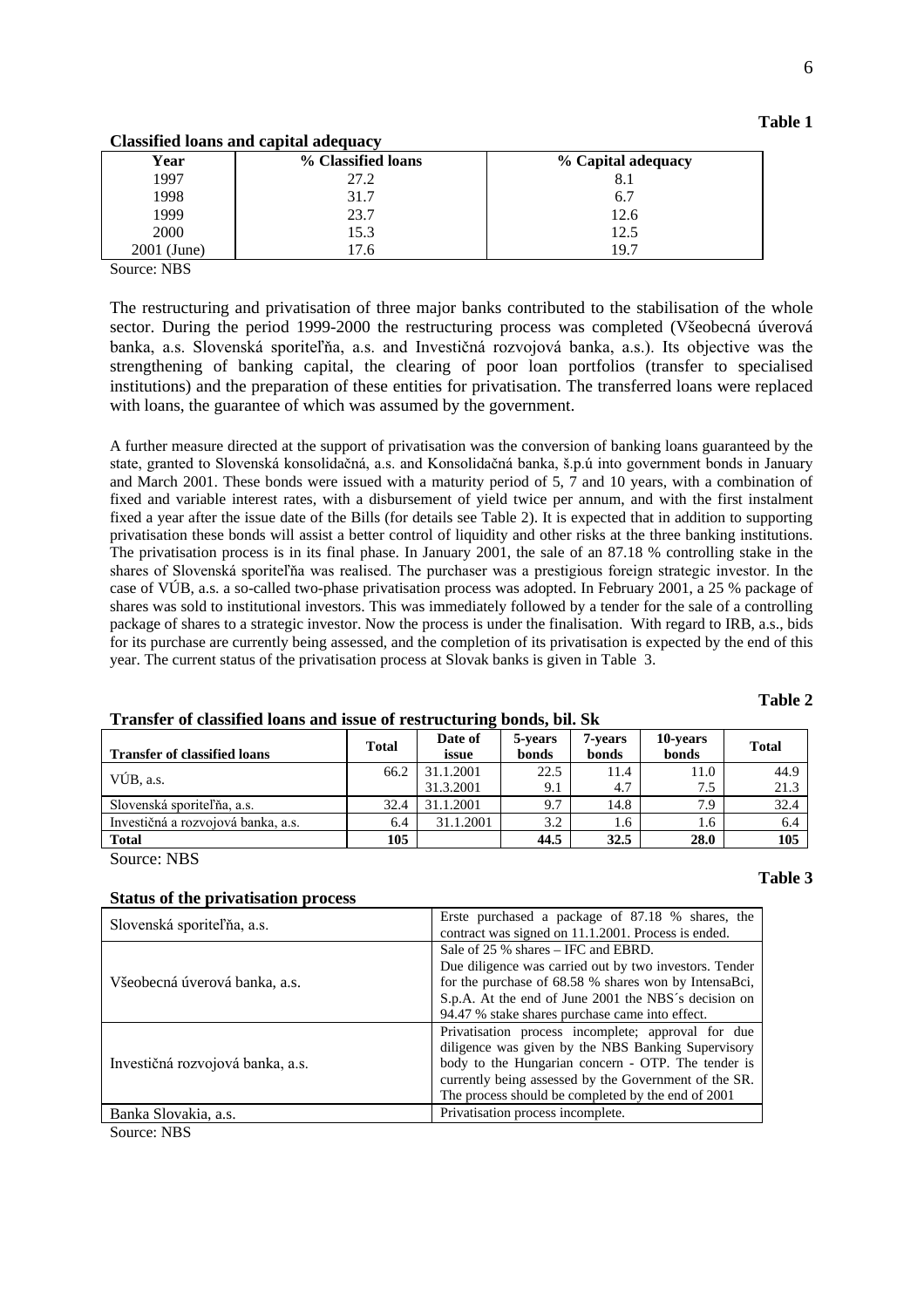We expect further positive developments with regard to the reform of the banking system, i.e. privatisation of state controlled banks, a program for dealing with minor problem banks,<sup>7</sup> a system of bank deposits insurance, reinforcement of regulation and banking supervision. The precondition for the restructuring of the corporate sector is a stable, properly controlled and regulated, competitive banking system, with a strong capital base. Overall it is possible to assess banking reform in a positive way, especially from the point of view of its stabilisation. The new Banking Law, which includes fundamental principles from Basel, will play an important role in the development of the banking system. This will include such areas as supervision on a consolidated basis; monitoring of market risks; reinforcement of the NBS's role by the preparation of banking accountancy rules; extension of co-operation with external auditors; and, last but not least, by the implementation of prompt corrective actions by the banking supervision body in the case of non-fulfilment of the criteria for prudent business.

These are the positive aspects of development in the sector. The negative aspects, in our opinion, include the long-term reduction of the loan activities of banks. Despite the distinct reduction of interest rates in the bank loan market for clients, the average annual amount of loans drawn in 2000 was 33.2 bil. Sk, which is 5.5 bil. Sk less than in 1999. The bank restructuring process mentioned above was not at that time reflected in increased lending to the business sector. In 2000, only 3.3 % of total loans were of a development nature and consumer loans drawn by the population comprised a negligible 0.2 %. In 2000, the trend of a reduction of average loan costs continued, i.e. from 12.59 % p.a. to 10.74 % p.a. (in 1999 they fell from 19.83 % p.a. to 16.40 % p.a.). The largest decrease in average loan costs was in the sector of businesses with majority state participation (by 47 %) and in the private business sector (by 19 %). The private sector had the highest average loan costs in December 2000, i.e. 13.11 % p.a.. The total value of loans to the private sector reached 35 % of total loans. This sector has the most classified loans. Last year, the highest amount of loans, at a stable level of 60 %, were granted to businesses with foreign control, Their average cost in December 2000 was 9.52 % p.a.. At the end of the year, the costs of loans to businesses with majority state participation was moderately higher than for businesses with foreign participation, i.e. 9.61 % p.a.. The overall share of these loans was 6 %.

The increase of interest margin is a negative tendency, which signals high risks within the business sector, i.e. loans costs are being adjusted to the money market. No qualitative changes have occurred at lending entities that would allow for a higher utilisation of loan resources. A major part of the financial resources of the economy is not development oriented, but is traded almost exclusively in the short-term money market with the aim of maintaining the price level, which may not be a reflection of the effective functioning of the economy and the use of loan resources for development.

 $\overline{a}$ 

 $<sup>7</sup>$  The Program for the Solution of Problems in Small (Medium-sized) Banks was based on the analysis of the</sup> situation and trends at individual banks in 1999, these results in accordance with the regulation activities of the NBS, and on the attitude of investors in 2000. During 2000, the adverse situation was addressed (quality of assets and the ability to pay) at some banks. One banking institution, on the basis of a decision of shareholders, was sold at the end of 1999; one bank had its license revoked by the NBS in May 2000; two banking institutions finally went bankrupt following enforced administration (July 2000). In two cases measures were approved for the rescue of entities, above all by increasing the basic capital, and selling a part of the capital participation to a foreign investor in one case (November 2000). Now Devín banka, a. s. is under solution.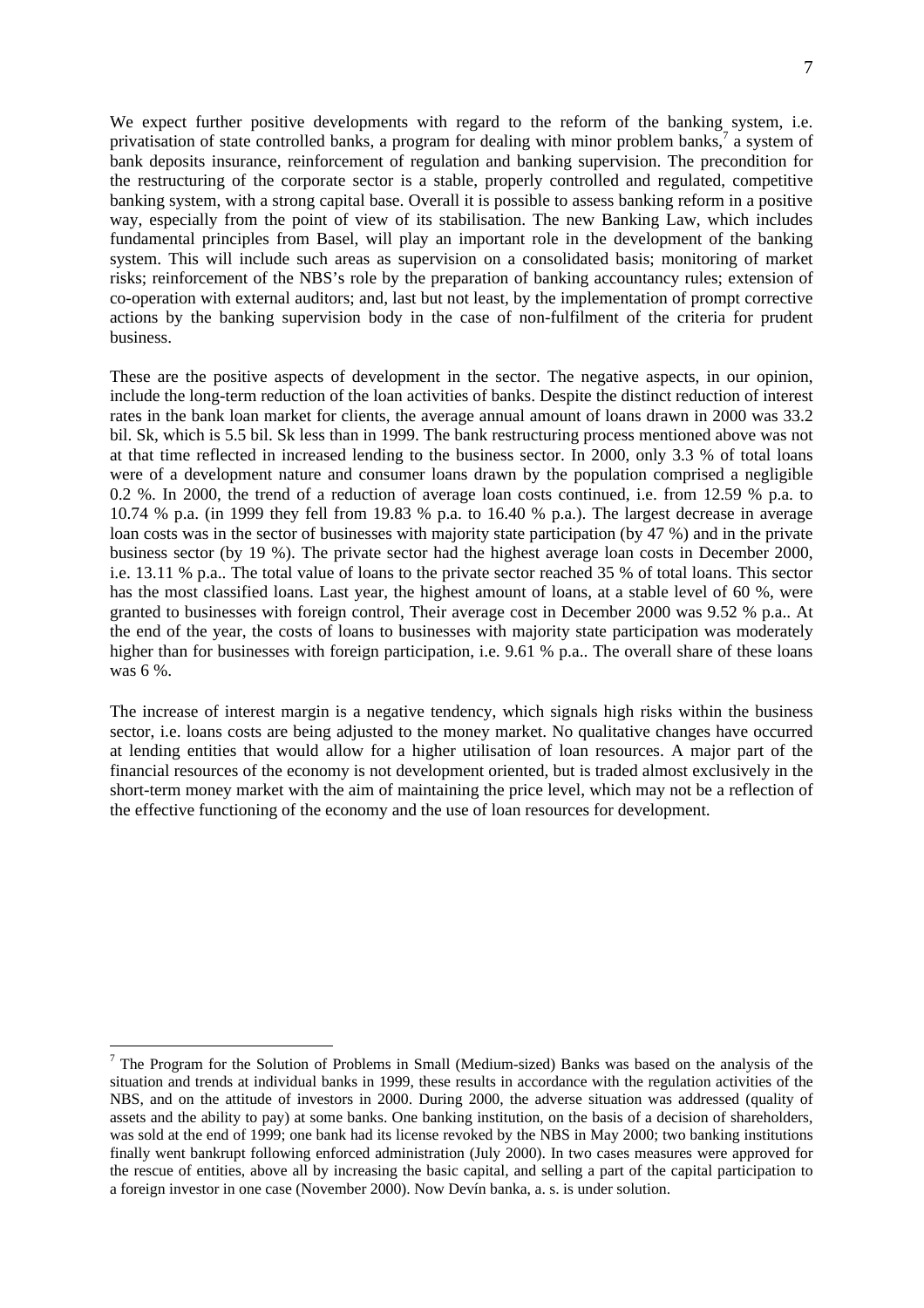#### **2.1. Mortgage banks**

**Number.** Up to now six banks have been granted by licence for mortgage transactions.

#### **Banks with Mortgage License Banks** Date of license Commenced operation Všeobecná úverová banka June 1997 October 1997 HypoVereinsbank Slovakia December 1997 November 2000 Slovenská sporite December 1997 July 1999 Istrobanka November 1998 Q3 1999 Tatrabanka January 2000 October 2000 Bank Austria Creditanstal Creditanstal October 2000 Preparing phase

#### **Equity capital in Sk million, capital structure in %, as of December 2000**

| <b>Banks</b>           | <b>Equity capital</b> | <b>SR</b>                | Foreign       |
|------------------------|-----------------------|--------------------------|---------------|
| VÚB                    | 12,978.1              | 99.588                   | 0.412         |
| HypoVereinsbank        | 1.560.8               | $\overline{\phantom{0}}$ | 100 Germany   |
| Slovenská sporiteľňa   | 6.374.2               | 100.00                   |               |
| Istrobanka             | 1.300.0               | 90.00                    | 10 Austria    |
| Tatrabanka             | 1.044.3               | 16.17                    | 83.83 Austria |
| BankAustria Creditans. | .015.5                | -                        | 100 Austria   |

Notes: banks with foreign capital participation under 10 % are classified as bank with no foreign participation. The legal form of the banks is joint stock company (corporation). All banks above are universal ones with foreign exchange license and with license to conduct mortgage business. Recourse: NBS statistics.

#### **Table 6**

|             | Dalance Sheet Volume of the Daliks with Mortgage Transactions Electise, June 2001 |                                                                            |
|-------------|-----------------------------------------------------------------------------------|----------------------------------------------------------------------------|
| Bank        | <b>Balance Sheet Volume</b><br>(in billion SKK)                                   | <b>Share on the total Banking</b><br><b>Sector Balance Sheet Volume, %</b> |
| <b>CABV</b> | 52.9                                                                              | 6.1                                                                        |
| Hypo        | 12.1                                                                              | 2.5                                                                        |
| <b>ISTR</b> | 34.1                                                                              | 3.9                                                                        |
| <b>SLSP</b> | 205.9                                                                             | 23.8                                                                       |
| <b>SUBA</b> | 176.5                                                                             | 20.4                                                                       |
| <b>TATR</b> | 90.6                                                                              | 10.5                                                                       |

#### **Balance Sheet Volume of the Banks with Mortgage Transactions License, June 2001**

CABV - Bank Austria Creditanstalt Slovakia, a. s.; Hypo – HypoVereinsbank Slovakia, a. s.; Istro – Istrobanka, a. s.; SLSP - Slovenská sporiteľňa, a. s.; SUBA – Všeobecná úverová banka, a. s.; TATR – Tatra banka, a. s.. The Merge of the HypoVereinsbank Slovakia, a. s. and the Bank Austria Creditanstalt Slovakia was realised in October 2001. Now HVB Bank Slovakia, a. s. is active on the banking market, capital of the new entity is 2,576.3 mn. Sk.

#### **2. 2. Mortgage business development**

As of 31 December 1999 there were four banking institutions licensed to carry out mortgage transactions, while three of them are providing mortgage loans for housing construction and one bank is providing mortgage loans for the implementation of business plans in the area of economy. In spite of the established legislation and licenses for providing mortgage transactions, this funding system does not meet the role as awaited from it. In the years 1997 and 1998, only Všeobecná úverová banka, a.s. Bratislava provided mortgage loans in a non-significant extent. Since Q2 1999 two other banks - Slovenská sporiteľňa, a.s. Bratislava and Istrobanka, a.s. Bratislava - have commenced to provide mortgage loans. Table 7 gives an overview on implemented mortgage loans.

#### **Table 4**

**Table 5**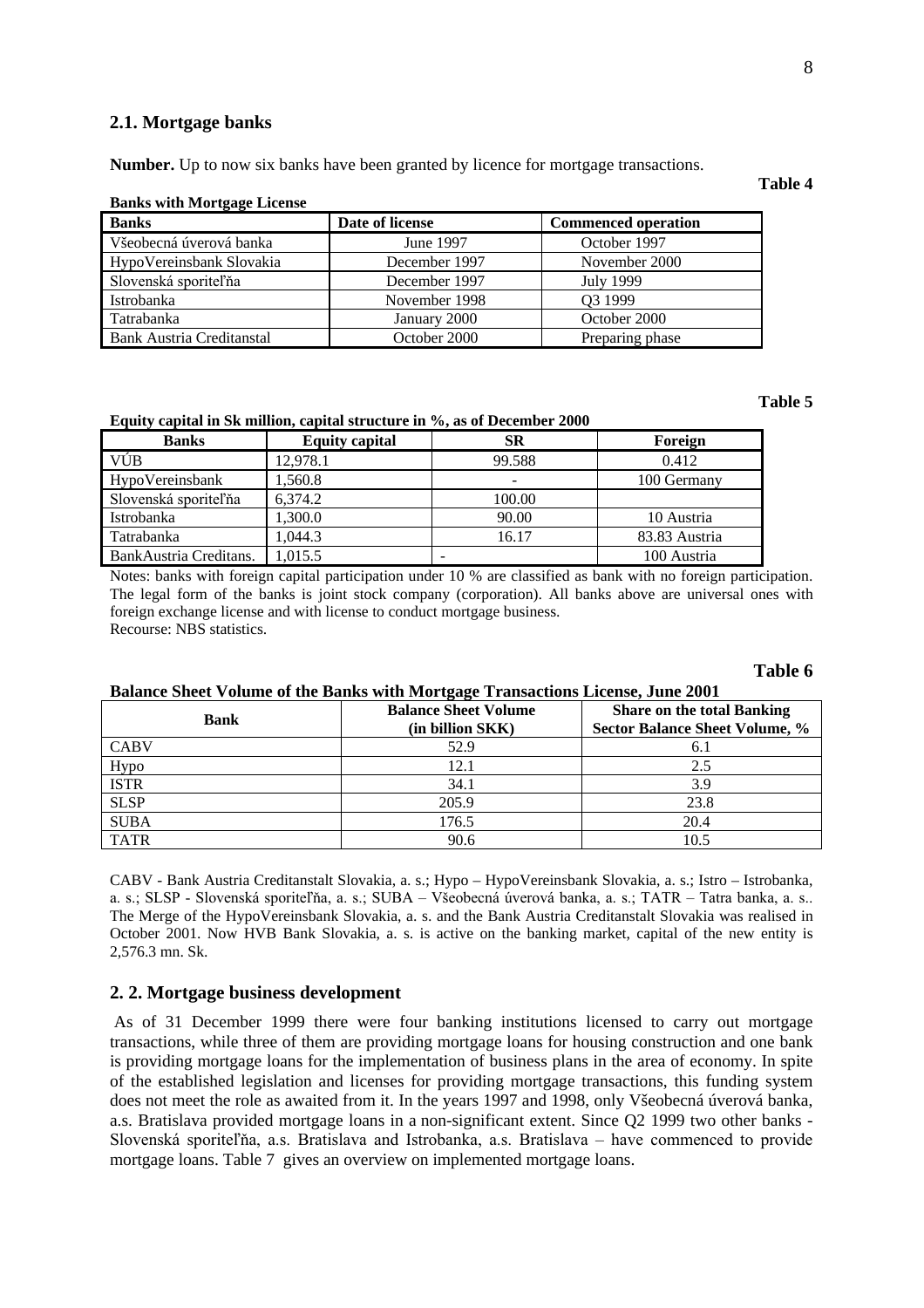| Table 7 |  |
|---------|--|
|         |  |

| <u> Mortgage Loans Development In 1997 – 1999</u> |                                  |                                |                  |              |
|---------------------------------------------------|----------------------------------|--------------------------------|------------------|--------------|
|                                                   | Všeobecná úverová<br>banka, a.s. | Slovenská<br>sporitel'na, a.s. | Istrobanka, a.s. | <b>Total</b> |
| Number of loans in total                          | 420                              | 12                             |                  | 433          |
| - of it for natural persons                       | 335                              | 12                             |                  | 348          |
| legal entities                                    | 85                               | 0                              | 0                | 85           |
| Sum of loans in total<br>(SKK million)            | 402.7                            | 8.0                            | 2.5              | 413.2        |
| - of it for natural persons                       | 208.0                            | 8.0                            | 2.5              | 223          |
| legal entities                                    | 194.7                            | 0                              |                  | 194.7        |

### **Mortgage Loans Development in 1997 – 1999**

Source: Pursuant to data of banks

The reasons of providing so low extent through mortgage loans is vested in the economic position of individuals who cannot meet the conditions for providing mortgage loans (proving their capability of repaying the applied loan plus pledging through a real estate item). For natural persons the interest rates were about 13.25 to 13.5 % p.a., and the average maturity period was 11.3 years, what results into the non- availability of such funding, and that an average amount of such mortgage loans was only about SKK 580 thousands in this period. Non-existence of stimulation instruments, non-adjusted legislation, under-developed capital markets and standard forms of accumulation of long-term resources, all this comprises the reasons of hampering the development of mortgage transactions/loans. Since 11 October1999, it is introduced the provision on state contributions reducing interest rate on mortgage loans aimed at housing construction. With regards to the fact that the contributions for reducing interest rates on mortgage loans are utilised only a short time, the total sum spent for this purpose is only SKK 0.8 million in this period. As of 30 June 2000 the number of mortgage loans approved was 1244, of which 77 % for physical persons. Total mortgage loans outstanding volume has been more than doubled – 909 mil. SKK (at the end of September – around 1.2 bill. SKK). From 1 September 2000 the interest rates were about 11,75 % (for individuals, for housing purposes); with 6 % state bonus 5,75 %.

#### **Table 8**

| <b>Bank</b>            | <b>Mortgage Loans</b> |            | <b>Market share</b><br>$\frac{6}{9}$ |
|------------------------|-----------------------|------------|--------------------------------------|
|                        | 2000                  | Sept. 2001 | 2000                                 |
| VÚB                    | 900                   | 2,268      | 62.13                                |
| <b>SLSP</b>            | 332                   | 974        | 22.92                                |
| Istrobanka             | 127                   | 602        | 8.21                                 |
| Tatrabanka             | 90                    | 1.327      | 6.21                                 |
| HypoVereinsbank        |                       | 13         |                                      |
| Total volume (mil. Sk) | 1,449                 | 5.184      |                                      |

| Mortgage Loans Volume as of December 2000, September 2001 |
|-----------------------------------------------------------|
|-----------------------------------------------------------|

At the beginning of 2001 (February) the mortgage banks cut mortgage interest rates - SLSP - 10 % p.a., VÚB - 9.9 % p.a., Istrobanka - 10.2 % p.a, Tatrabanka - 9.95- 10.70 % p.a. (5 year fixed mortgage interest rates), 10.25-11 % p.a. (10 year fixed mortgage interest rates). From this period mortgage loans dynamic is rather higher, average volume is by about 700 000 Sk and the average maturity period under 12 year.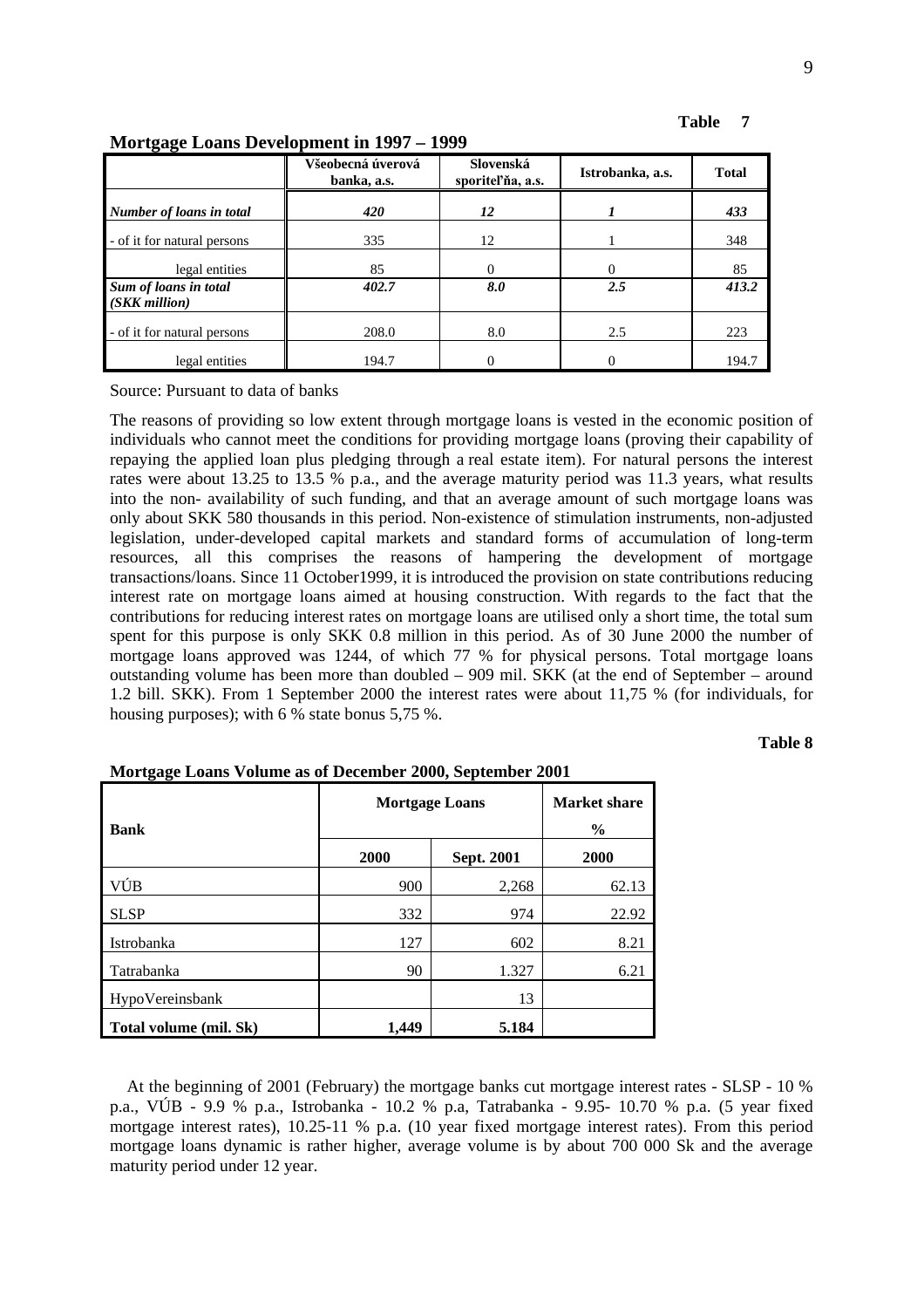#### **3. Capital Market**

The domestic capital market is, from the long-term point of view, considered as a problem segment of the financial market. Except for one part of the capital market – the Government Bonds market – other markets (share market and the non-government bonds market) can be seen as stagnating: The **causes and problems of stagnation** are generally known, therefore we shall state the most important, e.g. the overall lower level of the Slovak economy compared to advanced countries, traditional banking funding, decisions taken on privatisation methods (voucher privatisation and direct sales at a symbolic price; sale via the exchange, one of the purest privatisation methods and a major tool for investment support, was not used), multiple, purpose-oriented and non-systematic changes to capital market legislation, and the delay in creation of an advanced regulation framework. This situation was not removed by the establishment of the institution responsible for Capital Market Supervision (ÚFT – Financial Market Authority), which lacks the required competence. Newly emerging elements, particularly the establishment of a system of market makers for government bonds and shares<sup>8</sup> can be considered to be a positive trend to some degree. The foreign capital market has acquired a major role for several domestic entities in recent years, because of its capacity to accept the placing of bonds denominated in Slovak crowns. This market became an important source for financial funds required for the state budget – for the provision of funding of public requirements, it provides a suitable opportunity, to a limited degree, for several domestic investors.

The stable and predictable interest rate development in the money market creates positive conditions for the development of capital market products. The reaction of capital market entities (market subsystems) to NBS interest and money market rate signals can be indirectly deduced from a brief assessment of the development in the capital market.

#### **3.1. Primary Market**

 $\overline{a}$ 

#### *3.1.1.Government bonds (GB)*

In 2000, 20 government bond issues were floated on the domestic market with a total value of 69.5 bil. Sk (representing a 13.5 % total increase and an 89.3% increase in investor demand in comparison with 1999). The increased demand of investors, primarily banks, was dependent on liquidity excess and the limitation of loan activities. Issuers were able to obtain cheaper financing. A reduction in the number of issues and an increase in the average issued amount (no issue was below 1 bil. Sk) are a major condition for the establishment of a secondary market with a potential influence on increased demand by foreign investors. While in 1999 only one-, two-, and three-year bonds were issued, in 2000 these were supplemented by bonds with a longer maturity (5-, 7- and 10-year), thus reducing the refinancing risk. *For 2000, a reduction of accepted yields was characteristic for all comparable maturity periods and, in comparison with 1999, the average yield for all maturity periods was substantially reduced.* As of the beginning of 2000, a new market order came into effect, which facilitated access to the primary market, accelerated individual procedures and extended the circle of investors in government bonds to include non-residential legal entities. In this period, 12 foreign investors were registered on the primary market. The increase of the share of government bonds held by this investor group to 9.39 %, compared to 1.3 % in 1999, is indicative of the interest of foreign investors. On the other hand, their share of government bond deals is still adversely affected by the slow-paced process of opening property accounts at the Stredisko cenných papierov SR (Securities Centre of the Slovak Republic).

<sup>&</sup>lt;sup>8</sup> In December 2000, trading began with shares via market makers. The first issues included via market makers were the shares of the companies Slovnaft and Slovakofarma, From January 2001, the shares of Železiarne Podbrezová were also sold in this fashion.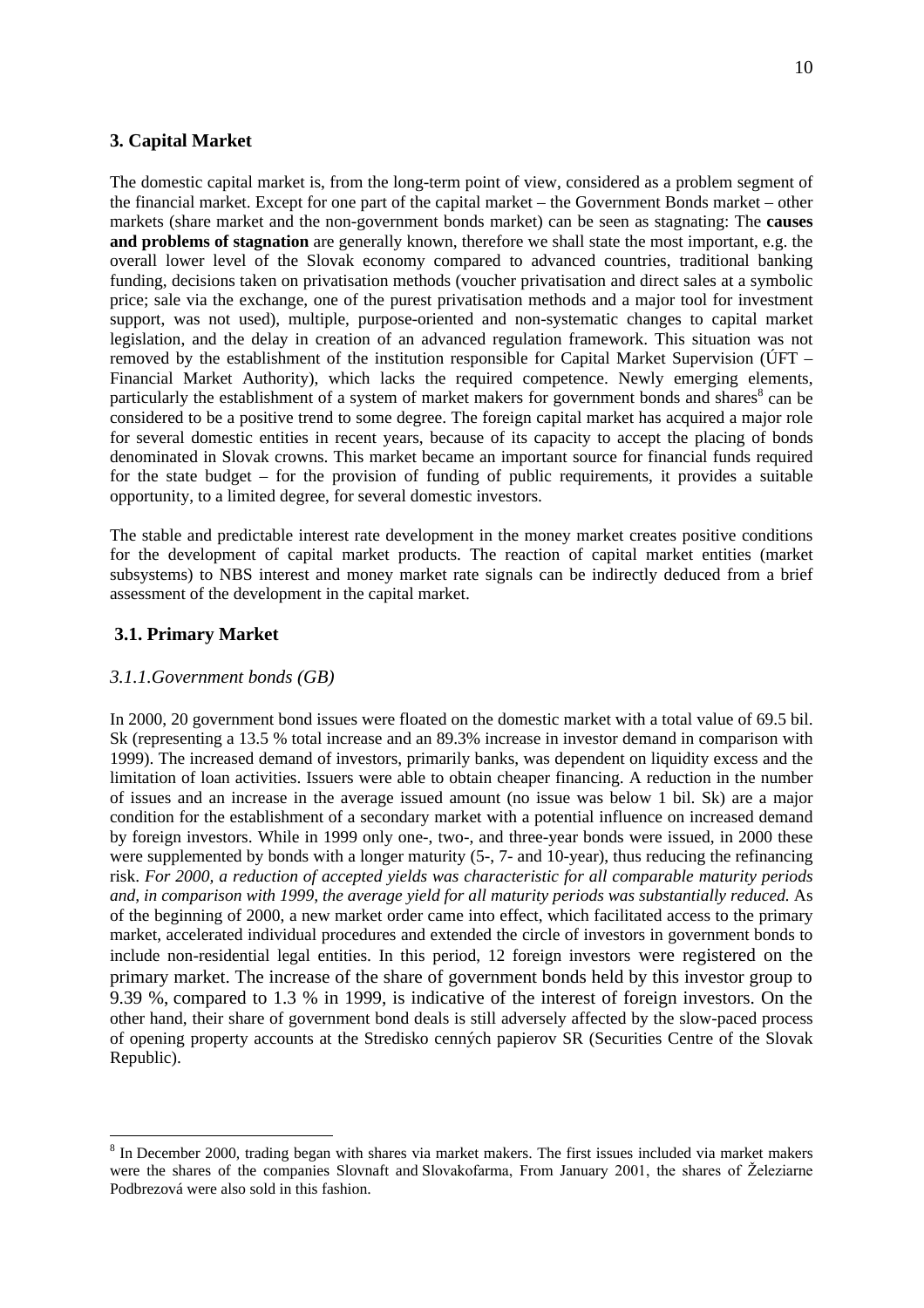In the first half of 2001, 28 issues of government bonds were floated with a total value of 160.72 bil. Sk. Government bonds for the restructuring of selected banks comprised 105 bil. Sk of this total. The volume of issues and the maturity period of government bonds for the restructuring of selected banks (5-, 7- and 10-year) influenced the situation on the primary market. The NBS expects that some investors will, in all probability, prefer shorter issues, i.e. with a maturity of up to 3 years. Current developments on the primary market partially confirms this expectation. The current value of the coupon of three January issues up to the due date of the first payment of yield on 30.1.2002 is 7.88 % p.a. In February, a new type of sale appeared on the primary market which allows, after a certain time, the reopening of an already existing issue, i.e. to sell it gradually. The reduction of overall demand in April started to signal changes in the market situation – a degree of saturation due to the restructuring bonds issued and the frequent alternation of the opening of two identical issues. In May, the decrease of overall investor demand continued further. In order to ensure sufficient demand issuers were obliged to increase the offered yield (from 7.60 % p.a. to 7.75 % p.a. for one-year bonds), and additionally reduce maturites. This trend – reduced investor demand and increased requirements regarding the amount of yield up to maturity, also continued in June. The overall reduction of demand can be ascribed to the large volume of government bonds issued in 2001 and the reduced capacity for a reduction of interest rates in the following period, which attenuated investor interest in the yields offered by issuers.

#### *3.1.2. Non-government bonds*

In 2000, the primary market saw a revival: the total value of non-government bonds issued (according to data reported to the NBS) reached 8.7 bil. Sk at the end of the year (1.9 bil. Sk in 1999), 54.8 % of this amount represented publicly negotiable non-government bonds. For the first time, 4 publicly negotiable non-government bonds denominated in foreign currencies were issued (two issues in EUR – with a total value of 59 mil. EUR, two issues in USD – total value of 8.3 mil. USD). The revival of the primary market for non-government bonds can be ascribed mainly to the reduction of yields in the primary market and to a liberalisation of the issuing process.

In the first half of the year, publicly negotiable non-government bonds with a total value of 500 mil. Sk were issued. This represents an increase of 150 % compared with the same period of the preceding year.

#### *3.1.3. Mortgage Bonds Issues*

Only one credit institution (VUB) has the first experiences with the liabilities-side of mortgage transactions. Overview of all mortgage bonds issues in 1999 and 2000 is as following.

| `able |  |
|-------|--|
|-------|--|

#### **Securities type Total NV (mil. Sk) NV (Sk) Securities pieces Int. rate (p.a.) Issuing date Maturity Maturity Maturity date date Coupon payout** HZL<sup>\*</sup> 100 1 000 000 100 10<sup>%</sup> 15/01/1999 1 5 years 15/01/2004 half yearly HZL 100 1 000 000 100 10% 15/11/1999 5 years 15/11/2004 half yearly HZL 100 1 000 000 100 9% 15/05/2000 5 years 15/05/2005 half yearly HZL 250 1 000 000 100 8,5 % 1 15/08/2000 5 years 15/08/2005 half yearly HZL 250 1 000 000 100 7,8 % 15/12/2000 5 years 15/12/2005 half yearly

#### **Issues of Mortgage Bonds**

\*HZL - hypotekárny záložný list (mortgage bond). Up to now only VUB has issued mortgage bonds. NV – nominal value

The second banking institution – Tatrabanka, a. s. is preparing the mortgage bonds issue, the expected volume will be probably 500 (600) million Sk with 5 year maturity, with interest rates  $7.0 - 7.5$  % p. a.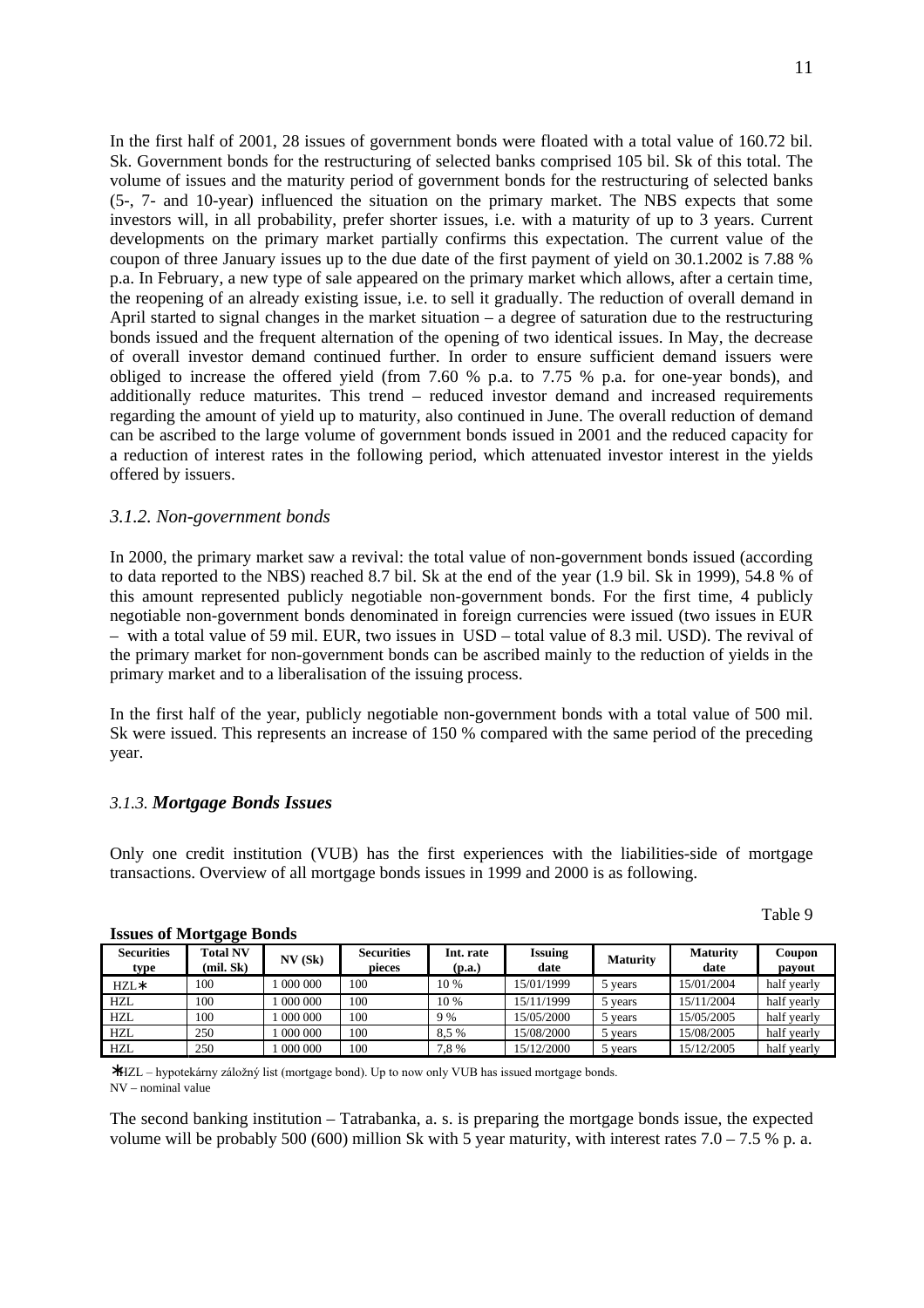#### **3.2 Secondary Market**

#### *3.2.1. Bonds and Shares*

 $\overline{a}$ 

In 2000, the total value of stock trading<sup>9</sup> reached 255.5 bil. Sk and thus recorded a 35.6 % increase compared to 1999. Trading in government bonds and bonds of the Fond národného majetku (FNM) SR comprised 90 % of the overall trading volume. The volume of price-setting transactions saw a reduction from 14.7 % in 1999 to 11 % in  $2000$ .<sup>10</sup> Government bonds were the most traded amongst price-setting and direct transactions. The market capitalisation of bonds increased year-on-year by 3.2 % to 117 bil. Sk, of this amount 107.1 bil. was in listed bonds. The share market registered a moderate revival. The total volume of trading reached 25.1 bil. Sk (1999 – 20.2 bil. Sk) and the absolute value of price-setting transactions also increased (1.9 bil. Sk), but their share recorded a reduction from 9.9 % in 1999 to 7.57 %. In 2000, the most traded shares at the BCPB were those of Slovnaft, Nafta Gbely, VÚB and registered VSŽ shares. The market capitalisation of all property securities increased from the end of 1999 by 2.7 % to 154.9 bil. Sk.

Foreign investors' share of trading at the BCPB, compared to 1999, increased substantially but the share of natural persons was almost unchanged.

#### **Table 10**

#### **Shares of Foreign Investors and Natural Persons of the Total Trading Volume at the BCPB during 1999 and 2000**

| 1999              | <b>Sale</b> | <b>Purchase</b> | <b>Turnover</b> |
|-------------------|-------------|-----------------|-----------------|
| Foreign investors | 20 %        | 36 %            | 28 %            |
| Natural persons   | 18 %        | 18 %            | 18 %            |
| 2000              | <b>Sale</b> | <b>Purchase</b> | <b>Turnover</b> |
| Foreign investors | 26 %        | 50 %            | 38 %            |
| Natural persons   | 19 %        | 18 %            | 18 %            |

Source: BCP, annual reports; ÚFT (Financial Market Authority "Analýza aktuálneho stavu kapitálového trhu v SR" (Analysis of the Current Situation of the Capital Market in the SR), June 2001

In the secondary market (stock trading) trends are also visible from preceding years in the first half of 2001. In June 2001, the total trading volume (21 trading days) reached 6.7 bil. Sk. The shares of the individual markets of the total were as follows: listed bonds had a dominant share of 89 %, bonds from the registered securities market - 4 %, shares on the free market - 3 %, listed shares - 2 % and shares on the registered securities market - 2 %. The bond market in June was dominated by government bonds (95 % share), average yield up to maturity – 7.96 % p.a. with an average duration of 1.9 years. On the shares market, the largest volume of trading (294.4 mil. Sk) was recorded by registered shares of Doprastav. The market capitalisation of all tradable shares at the end of June reached 166.5 bil. Sk. Despite the positive developments in the bond and share markets we can state that the development from previous years has been confirmed on the capital market:

- a high share of bond trading, mainly government bonds, thus continuing the suppression of the private sector by the public sector,
- reduction of the share of price-setting (anonymous) trading of the total (bonds and shares) is indicative of the low market liquidity and the related low validity level of prices,

<sup>&</sup>lt;sup>9</sup> The share of the BCPB (Bratislava Stock Exchange) of total stock trading on the Slovak capital market in 2000 was 87.4 %, its share of total bond trading was 100 %, its share of FNM (National Property Fund) SR bond trading was 43.1 % and its share of the overall volume of share trading was 86.4 %.

 $10$  The reduction of the price-setting function of the BCPB was reflected in both main types of traded securities, shares and bonds.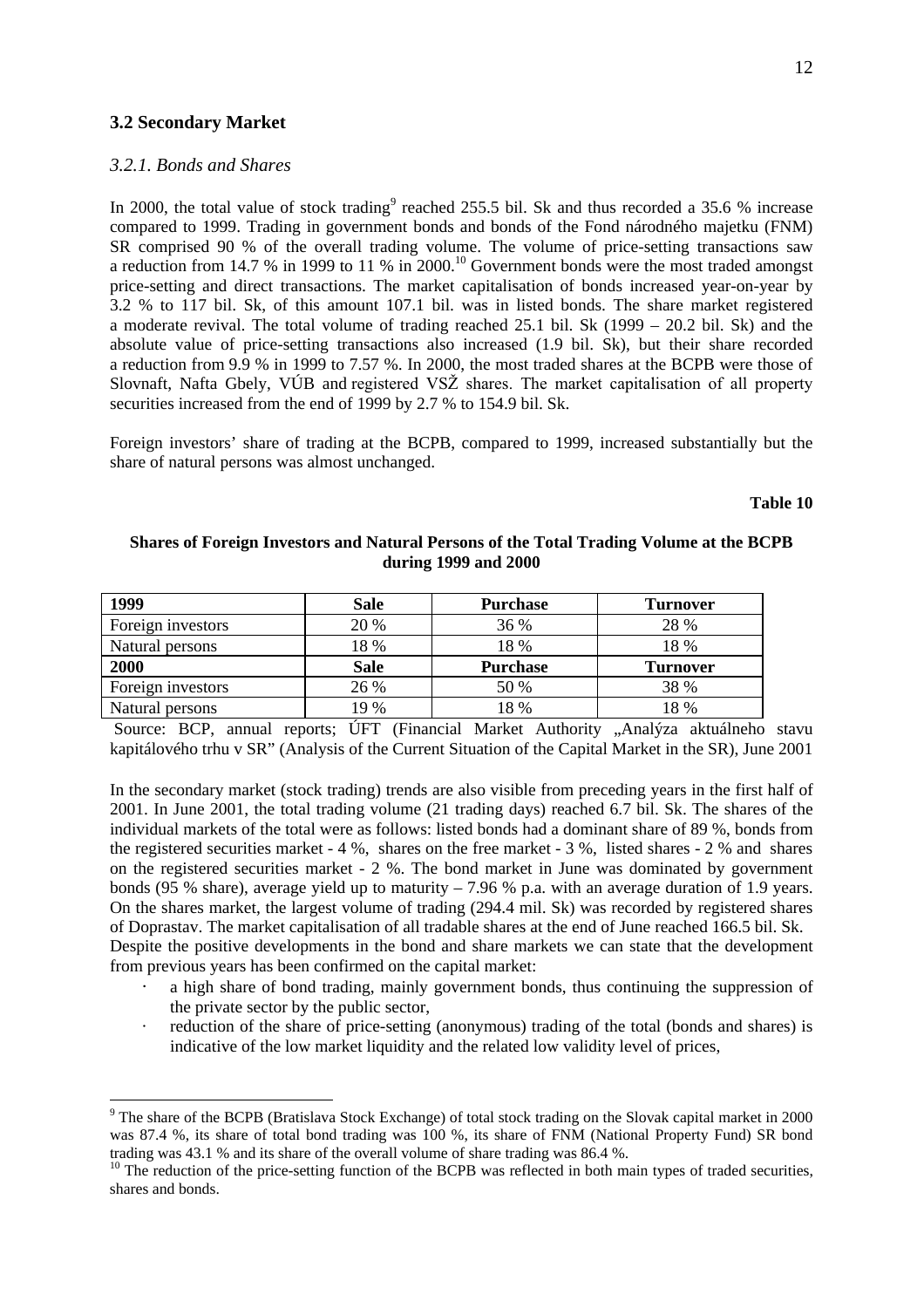- · the stock exchange as an alternative method for the raising of financial sources was practically used only by issuers of bonds (these being mainly the government and municipalities),
- · a low level of investments by natural persons via capital market products.

### **3.3. Collective Investment**

The Law on Collective Investments undoubtedly "renewed" the trust of investors in collective investment, which was predominantly expressed during 2000 by a significant increase in the value of property accumulated in open share funds – in 1999 their value was 2 bil. Sk. By the end of 2000, this figure was almost 4.5 bil. Sk. Behind this positive development it is necessary to recognise the stabilisation and gradual decrease of interest rates on the money and banking markets. The transition to qualitative control of currency policy – the interest channel (interest signals) of the NBS "came" via the banking system to the collective investment sector. The interest rate reduction on deposits at commercial banks triggered a search for alternative investment opportunities for the placing of savings, predominantly the population's. In 2000, the share of funds invested in open-end trusts (3.6 bil. Sk) of the increase of deposits by the population at banks for the same period (increase by 33.5 bil. Sk) reached a record of 10 %. The share of the overall value of deposits by the population is still low, it marginally exceeded 1%. The trend for an increase of this share will depend on the further reduction of bank interest rates and also on the investment decisions of the population (willingness to invest in trust funds with regard to the amount of yield of shares, and trust), but also on the quality of the management of administration companies.

#### **4. Insurance**

l

With regard to the accumulation of long-term financial sources and the formation of strong institutional investors, insurance companies have now, and will have in the future, an irreplaceable position in the economy of the SR. They are included among the so-called contractual financial institutions which, as opposed to banking entities, acquire free financial sources by the offer of legal contracts for protection against risk. At present, there are 29 insurance companies established on the market, of which 21 have a foreign property participation (19 reported a dominant or 100 % share of foreign shareholders). The overall share of foreign shareholders of the basic equity of insurance companies is 42.3 %. The territorial structure of foreign capital is very close to the territorial structure in the banking sector. The highest share of basic equity is reported for Austria, Germany, Holland, the Czech Republic and the US. This information indicates that the interest of foreign insurance companies in the acquisition of business licenses in Slovakia is ongoing. The activities of insurance companies as regards the introduction of new insurance products and services in response to client requirements is positive. For example, the offer and development of life insurance products will allow the development of a higher degree of activity on the capital market. The future development of this, in advanced countries relatively widespread product, will depend on the willingness of the population to "go" for a higher risk, i.e. a higher yield on invested funds and, naturally, on the investment policy of specific insurance companies and their responsibility. The insurance business is assessed in the same way as the banking system or the capital market, i.e. by indicators characteristic for the business. The indicator prescribed premium/GDP is considered to be one of the basic indicators. It measures the importance (weight) of insurance deals in the economy. In 2000, this figure reached 3.10 %, as shown by analyses<sup>11</sup>. It is steadily increasing (1993 - 2.27 %; 1997 - 2.81 %; 1999 – 3.03 %). In EU countries this figure was 7.51 % and in OECD countries it was 8.41 %. As positive are considered the increased dynamics within the life insurance sector, the increased share of prescribed life insurance of the overall prescribed premium (slightly above 40 % in 2000), and the reduction of the share of non-life insurance. This development represents a movement towards an equilibrium of the ratio of both types

 $11$  Annual reports of the Association of Insurance Companies, Financial Market Authority, comments of public professionals.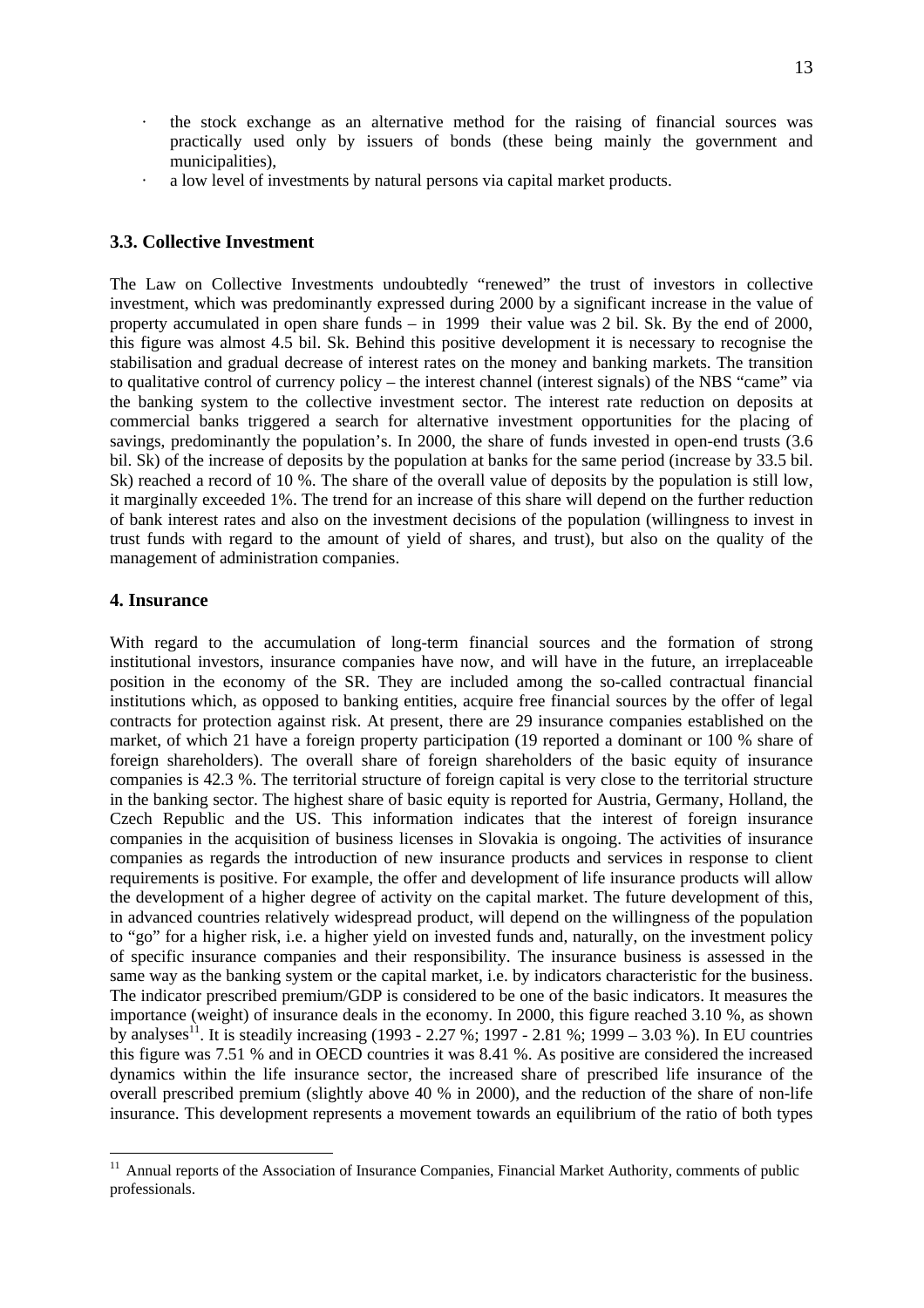of insurance (50:50), which is in accordance with world-wide trends. At the same time life insurance products will create the capacity for the accumulation of long-term financial resources in the economy and for the position of insurance companies as strong institutional investors. In this context, insurance companies reserves (creation and structure), their use and placement with regard to the diversification of risks are an extraordinarily important area. Insurance companies have, in this direction, defined the rules of the game – reserves are used for the payment of obligations of the insurance company towards the insured. The insurance company can place them in banks or use them for the procurement of domestic and foreign securities. By the placement of reserve funds, the insurance company obeys (complies with) the principles of safety, profitability (revenue creation or growth of these funds), liquidity (part of the funds placed in such a way that they are readily available for the payment of the premium), a reasonable spread of placement of reserves (risk spread by the use of various methods of placement) and the dispersion of the placement (only a limited portion of reserve funds placed in a single entity). The structure of investment of financial reserve funds into investment (capital) life insurance products is given in diagram 1**.** Naturally, we have not considered the insurance sector in detail. From the position of a central banker it is rather an analysis of the position of the sector within the economy, and especially within the financial system. Signals from the NBS and the money market are also reaching the insurance companies and their customers. At the beginning we mentioned that the central bank directly or indirectly influences the behaviour of all market players by its monetary political decisions, including the insurance business. A stable economic and currency environment is vital for the development of the insurance business. Insurance entities develop their commercial business activities within the overall economic and monetary orientation of the government and the central bank. The NBS and the banking system cannot in the long-term replace an effectively functioning capital and insurance market, even under the conditions of advanced market economies. The stabilisation of interest rates and the trend to their reduction especially within the banking market may help change the attitude of investors and increase interest in other financial products, including insurance products.

We consider the insurance business and the insurance market to be a dynamically developing segment. Despite its relatively small size, it represents one of the most promising forms of deposit of the population's savings. The development of life insurance, the dynamics of its development and the expansion of the product range of this type of insurance, and last but not least, the preparation of conditions for business in the insurance sector and regulation are confirmation of this fact.

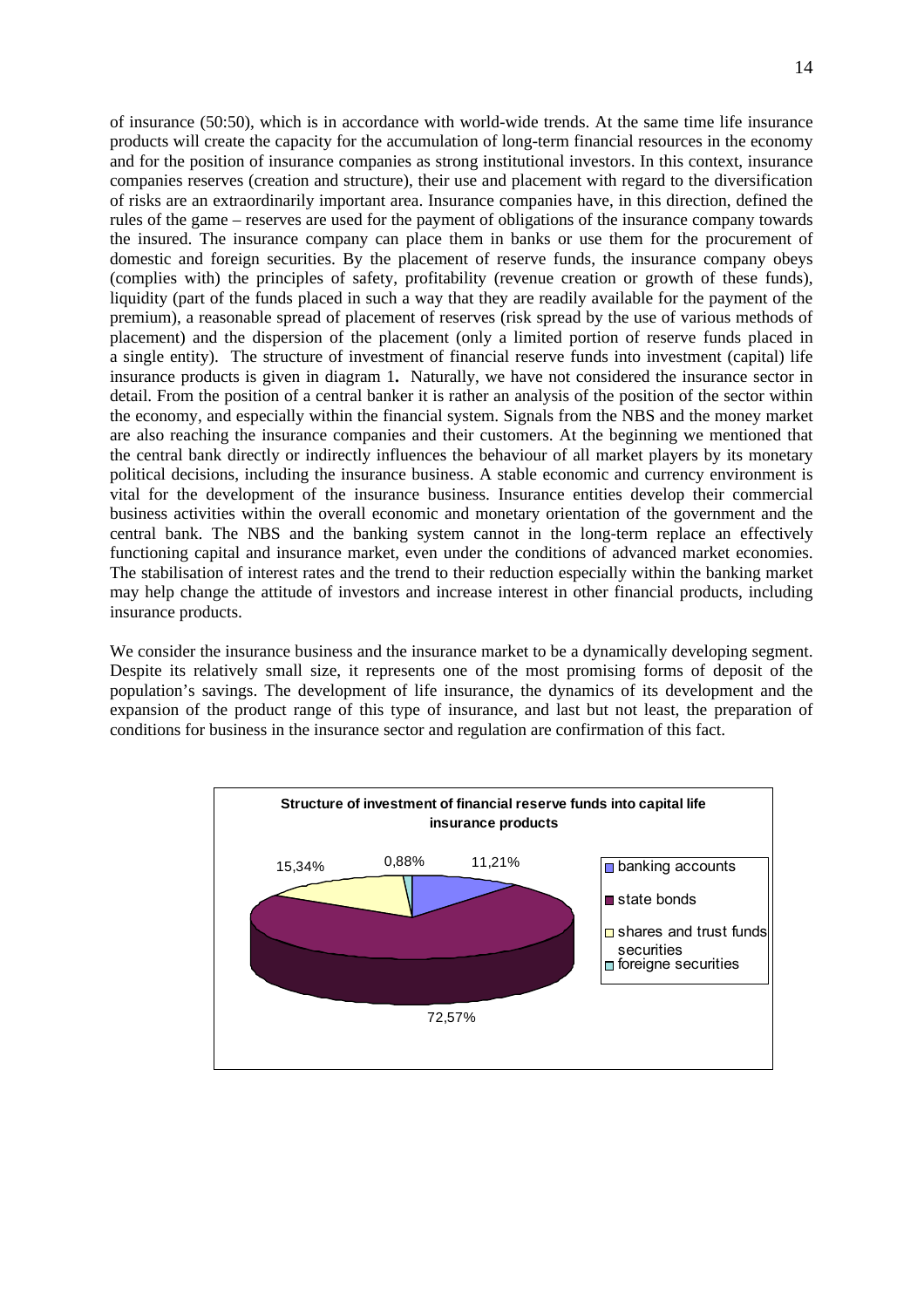#### **Closing Remarks**

A significant aspect to be taken into account during the valuation of mortgage bond system is the formation of a market for mortgage products with respect to the specific conditions under which banks offer of these products. Indeed mortgages have extended banking activities on the one hand; on the other hand they contribute to the revival of investment activities. A generally valid and empirically confirmed fact is that the effective development of the market for mortgage loans and mortgage bonds is conditional upon the existence of an adequately functioning capital market, the removal of legislative barriers, and equally important role is paid by economic factor, such as GDP growth, inflation and unemployment rates; market interest rates stabilisation and their structure; the size and structure of financial sector for the placement and saturation of mortgage bonds.

Although a lot of problems we have overcame (relevant acts amendments; mortgage interest rates decrease and their stabilisation; the implementation of direct, indirect incentives) one of the crucial aspects are conditions on the Slovak capital market. In this field financial authorities are preparing a new legal framework in the course of EU legislation (e. g. Act on Securities, Act on Insurance, Act on Collective Investment – amendments, and so on). Several obstacles concerning mortgage bonds are in the existence, very closely connected with capital market chronicle identified problems, of which especially non-transparency, low market liquidity and the related low validity level of prices; the stock exchange as an alternative method for the raising of financial sources is practically used only by issuers of bonds – mainly by government.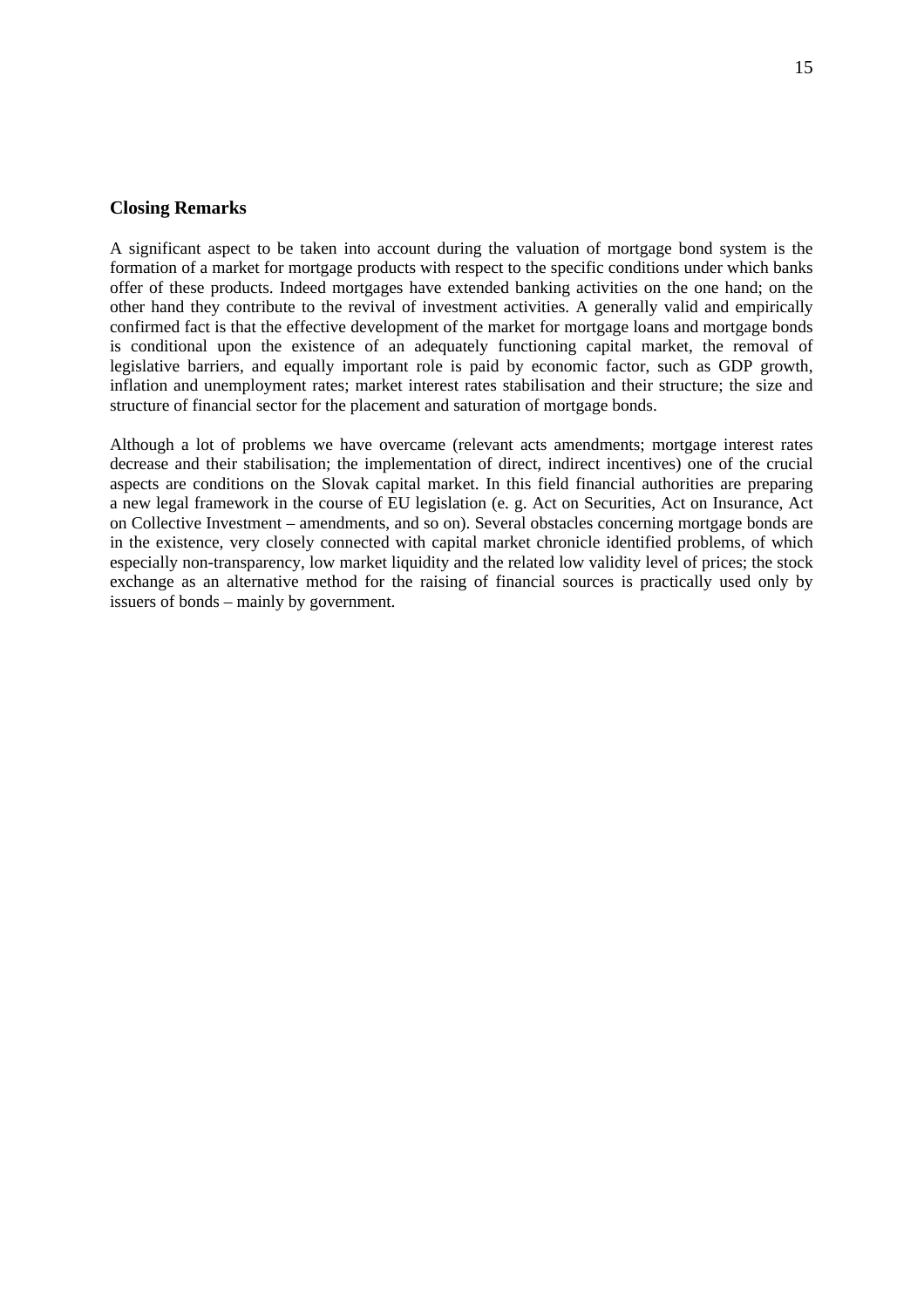**A n n e x e s**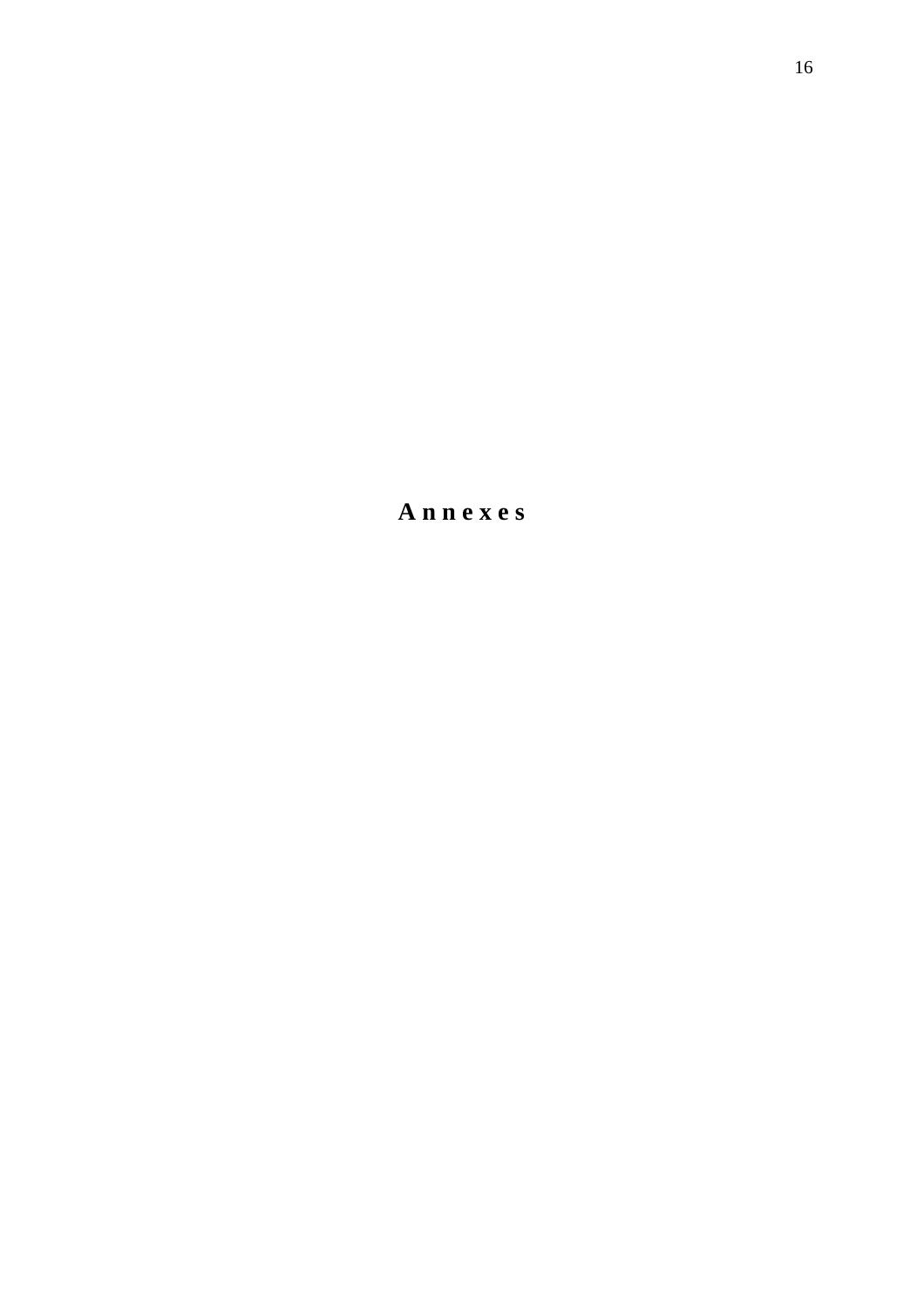17

# **Financial System Institutional Structure in the Slovak Republic**

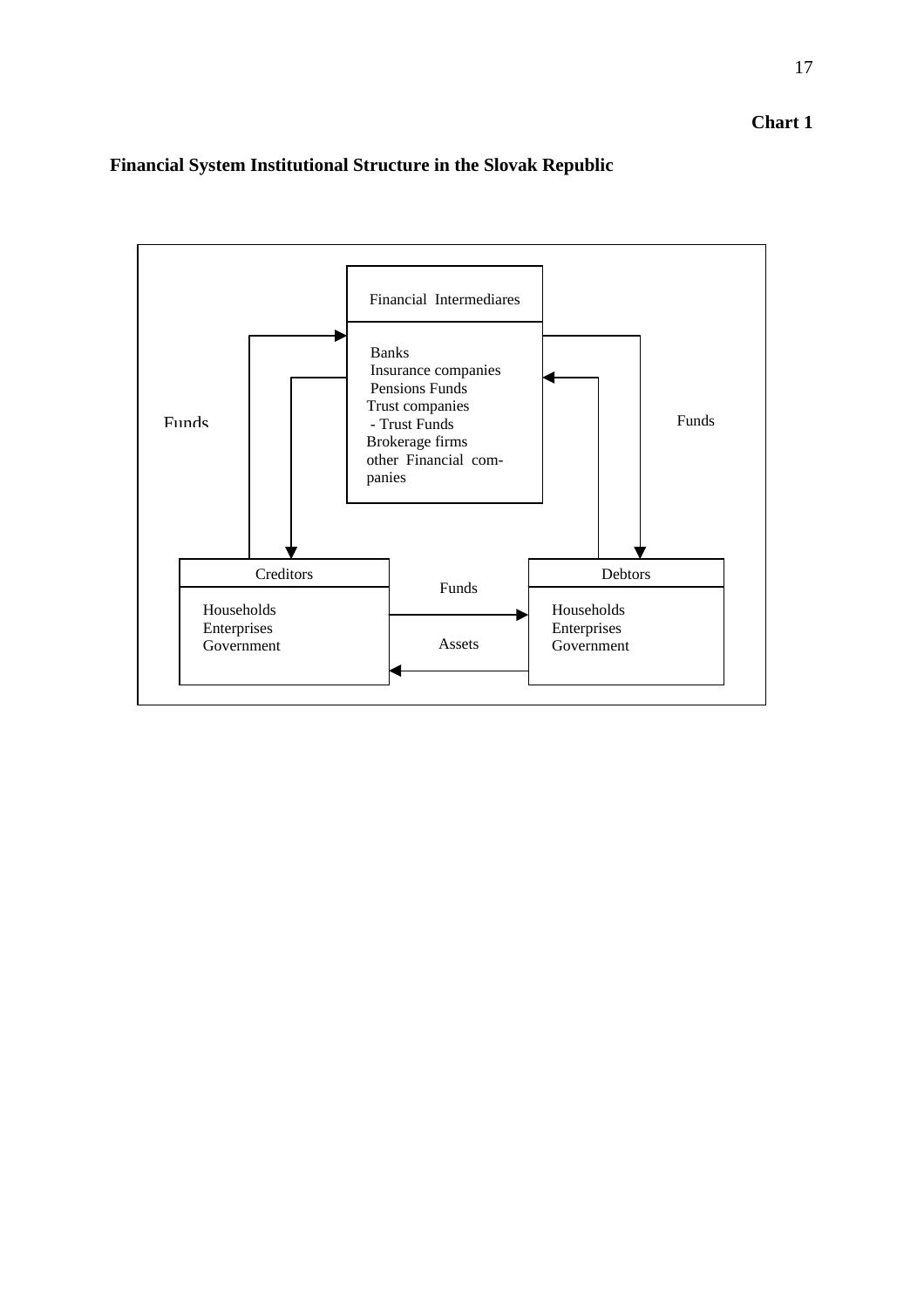ANNEX 1

## **Banking Sector Macroeconomic Position**

| indicator/year        | 1993 | 1994 | 1995 | 1996 | 1997 | 1998 | 1999 | 2000 |
|-----------------------|------|------|------|------|------|------|------|------|
| loans / GDP           | 64,8 | 55,2 | 52,8 | 55.9 | 49,9 | 45.3 | 43,0 | 39.7 |
| deposits / GDP        | 64.7 | 64.4 | 69,1 | 72.9 | 68,9 | 64.8 | 65,5 | 68,7 |
| ODD to account waters |      |      |      |      |      |      |      |      |

**GDP in current prices** 

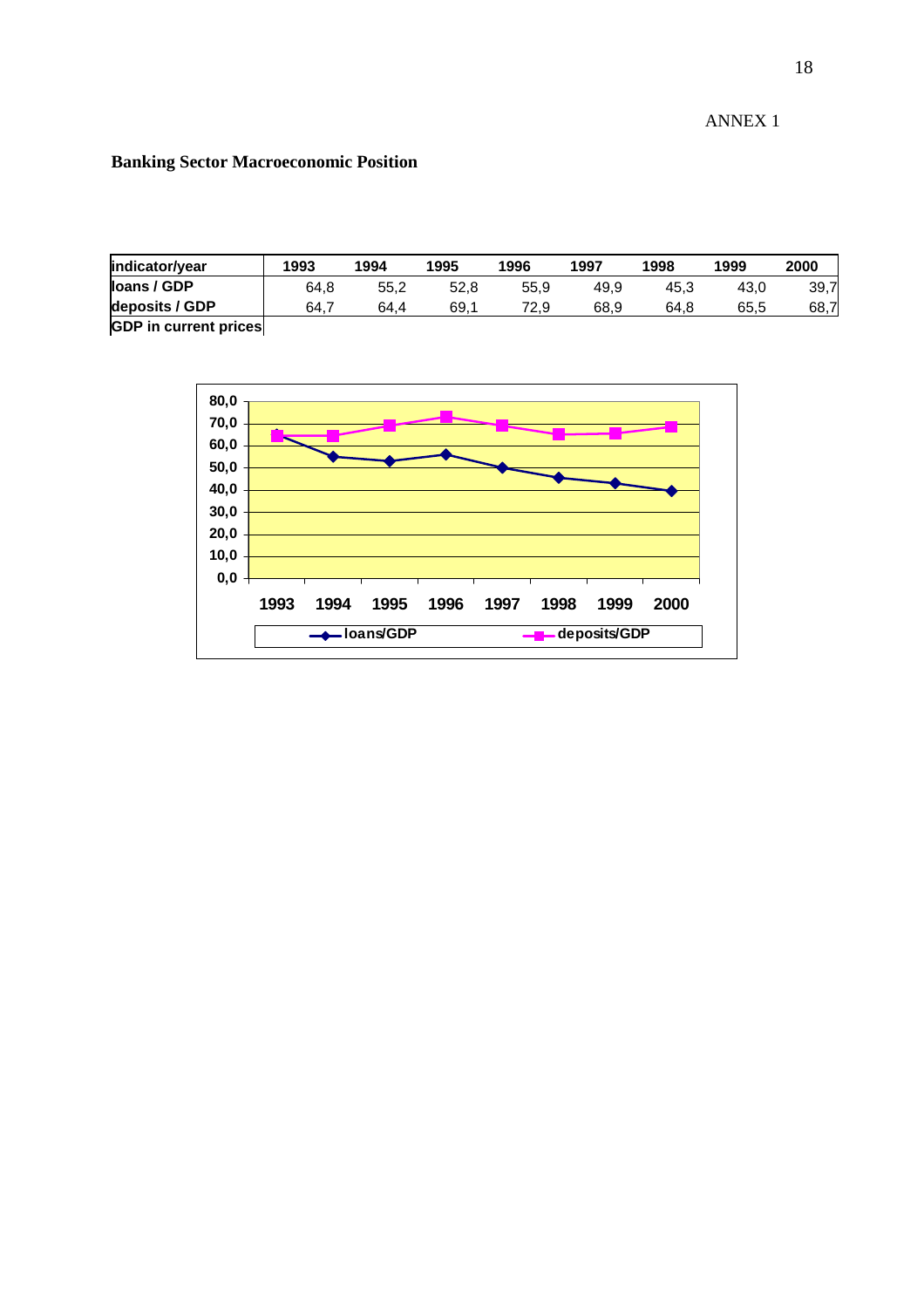





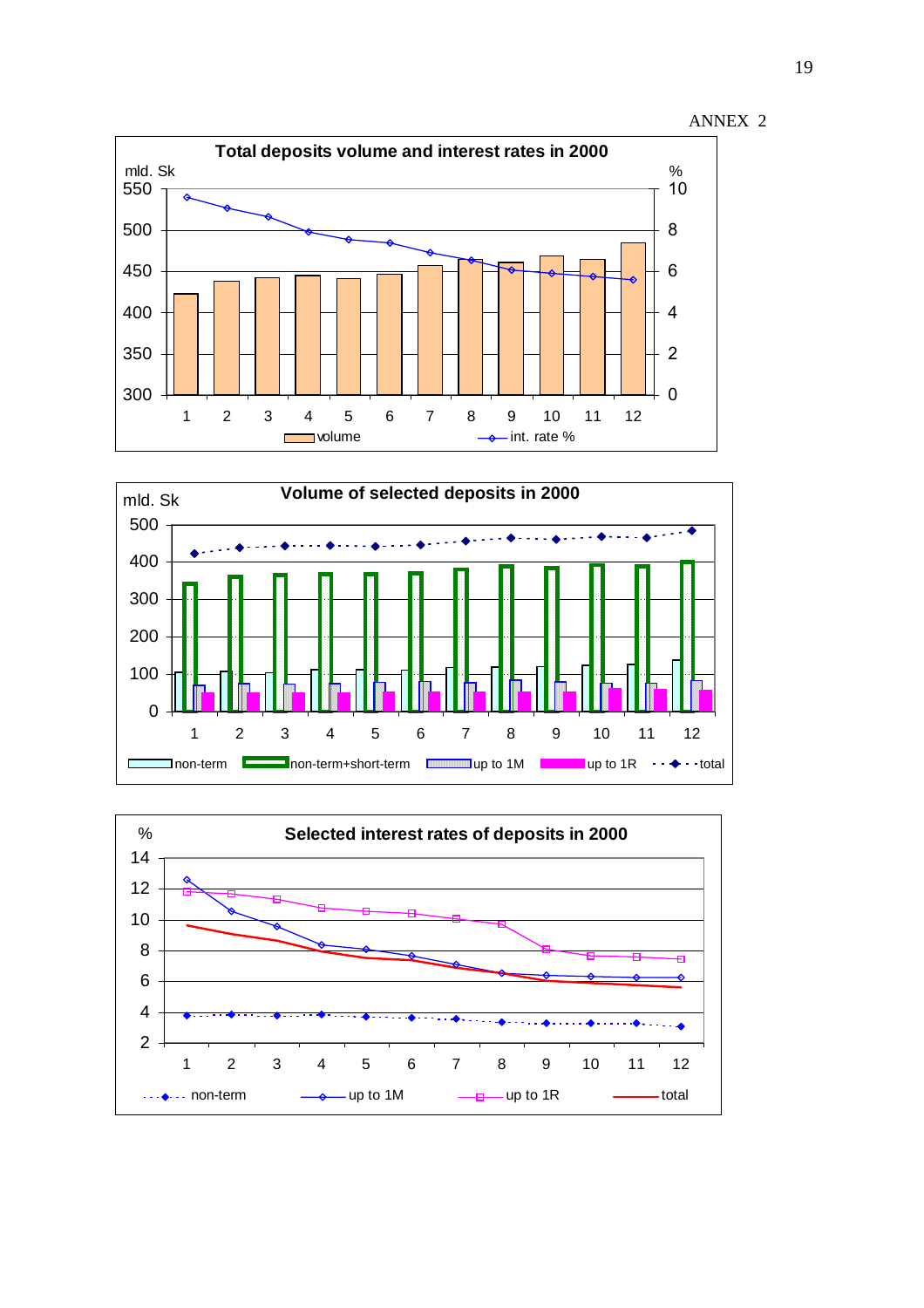

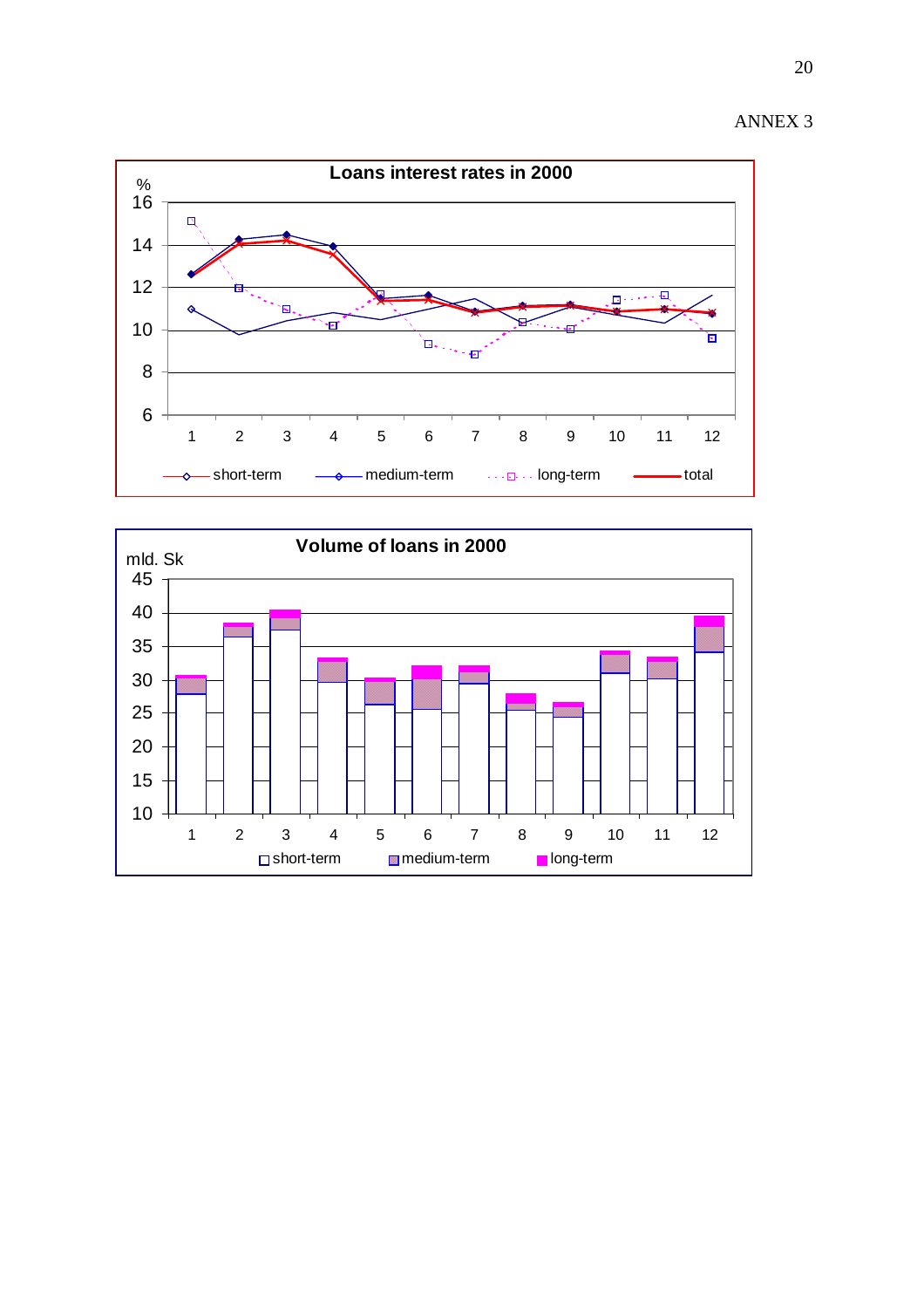# ANNEX 4

|                 |           | <b>Credit Market</b> |           |       |           | <b>Bank Deposits Market</b>                |         |           |                       |                     |
|-----------------|-----------|----------------------|-----------|-------|-----------|--------------------------------------------|---------|-----------|-----------------------|---------------------|
| 2001/Month      | CA - Deb. | C/cont.              | to 1Y     | to 5Y | over 5R   | <b>BDep CA</b>                             | BDep 1M | BDep 1Y   | <b>Bdep NT and ST</b> | <b>BDep Average</b> |
| January         | 15,75     | 15,01                | 10,20     | 9.58  | 9,39      | 2,93                                       | 6,16    | 7,19      | 5,40                  | 5,52                |
| February        | 18,26     | 12,47                | 9,32      | 11,69 | 10,94     | 2,62                                       | 5,86    | 7,04      | 5,16                  | 5,34                |
| <b>March</b>    | 14,76     | 13,40                | 9,82      | 10,78 | 8,75      | 2,61                                       | 5,81    | 6,84      | 5,20                  | 5,36                |
| <b>April</b>    | 15.16     | 11,45                | 9,62      | 9,57  | 10,06     | 2,57                                       | 5.95    | 6.73      | 5,10                  | 5,26                |
| May             | 15.66     | 12,09                | 9,26      | 10.71 | 9.98      | 2,53                                       | 5,95    | 6.68      | 5.04                  | 5,20                |
| June            | 15,01     | 11,49                | 9,09      | 10,22 | 9,29      | 2,57                                       | 5,95    | 6,63      | 5,00                  | 5,16                |
| July            | 13,64     | 11,83                | 8,77      | 10,27 | 9,33      | 2,49                                       | 5,85    | 6,55      | 4,92                  | 5,09                |
| August          | 13.83     | 12,32                | 8,95      | 10,13 | 9.57      | 2,47                                       | 5,88    | 6,46      | 4,94                  | 5,09                |
| September       |           |                      |           |       |           |                                            |         |           |                       |                     |
| October         |           |                      |           |       |           |                                            |         |           |                       |                     |
| <b>November</b> |           |                      |           |       |           |                                            |         |           |                       |                     |
| <b>December</b> |           |                      |           |       |           |                                            |         |           |                       |                     |
|                 |           |                      |           |       |           |                                            |         |           |                       |                     |
|                 |           |                      |           |       |           | <b>Average Money Market Interest Rates</b> |         |           |                       |                     |
| 2001/Month      | O/N       | 1W                   | <b>2W</b> | 1M    | <b>2M</b> | 3M                                         | 6M      | <b>9M</b> | 12M                   |                     |
| January         | 6.88      | 7,62                 | 7,71      | 7,76  | 7,71      | 7,69                                       | 7,68    | 7,65      | 7,65                  |                     |
| February        | 7,14      | 7,72                 | 7,75      | 7,72  | 7,68      | 7,64                                       | 7,61    | 7,57      | 7,56                  |                     |
| March           | 8,04      | 7,89                 | 7,88      | 7,83  | 7,75      | 7,71                                       | 7,66    | 7,61      | 7,61                  |                     |
| April           | 7,39      | 7,74                 | 7,75      | 7,74  | 7,72      | 7,69                                       | 7,66    | 7,61      | 7,60                  |                     |
| May             | 7,16      | 7,68                 | 7,72      | 7,72  | 7,72      | 7,72                                       | 7,71    | 7,69      | 7,68                  |                     |
| June            | 7,16      | 7,68                 | 7,71      | 7,73  | 7,75      | 7,75                                       | 7,77    | 7,77      | 7,78                  |                     |
| July            | 7,42      | 7,75                 | 7,77      | 7,78  | 7,79      | 7,81                                       | 7,82    | 7,82      | 7,83                  |                     |
| August          | 7,52      | 7,73                 | 7,77      | 7,79  | 7,84      | 7,86                                       | 7,90    | 7,91      | 7.92                  |                     |
| September       | 7,82      | 7,80                 | 7,81      | 7,83  | 7,88      | 7,89                                       | 7,94    | 7,97      | 8,00                  |                     |
| October (to 15) | 6,77      | 7,65                 | 7,75      | 7,82  | 7,86      | 7,89                                       | 7,92    | 7,95      | 8,00                  |                     |
| November        |           |                      |           |       |           |                                            |         |           |                       |                     |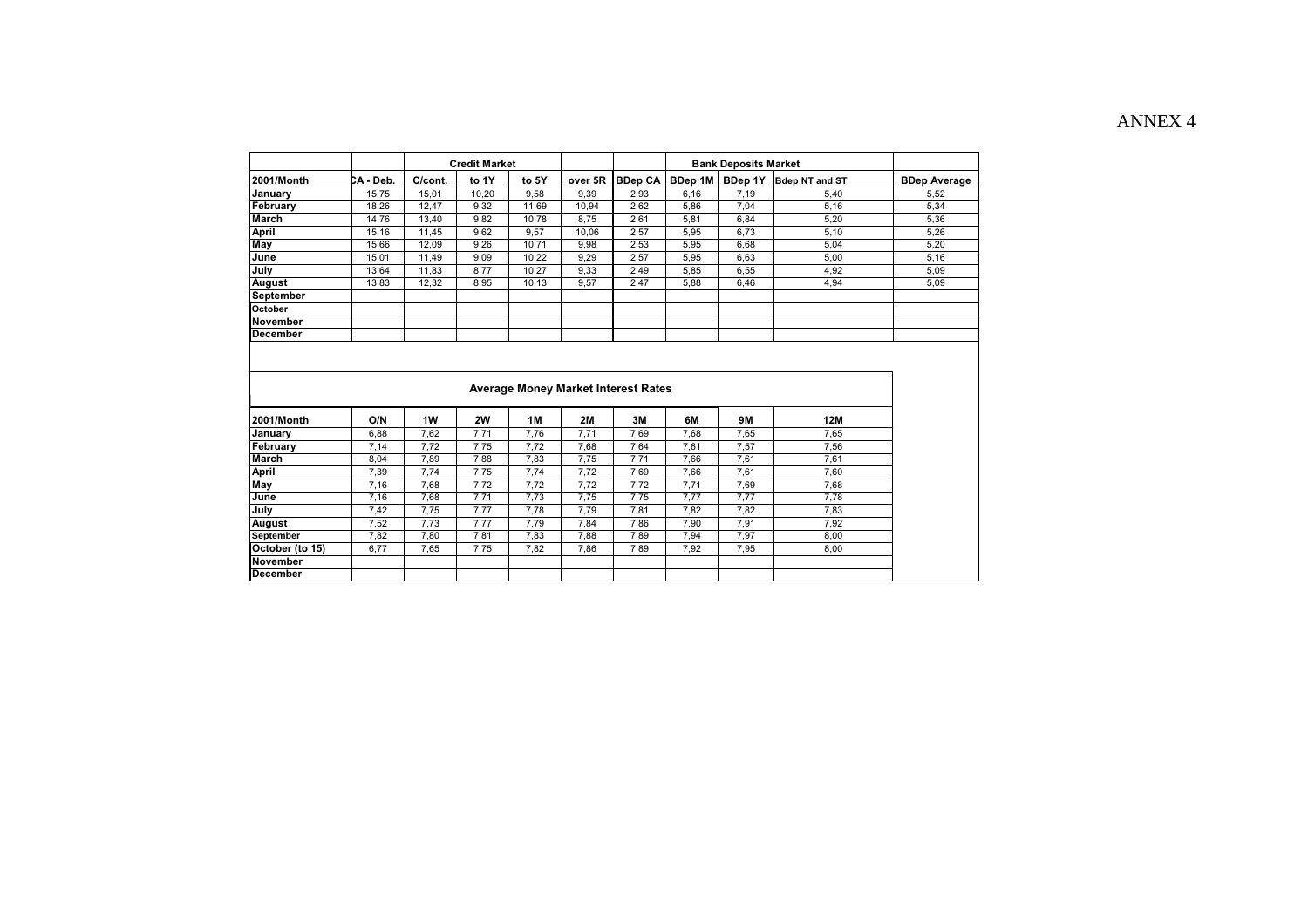





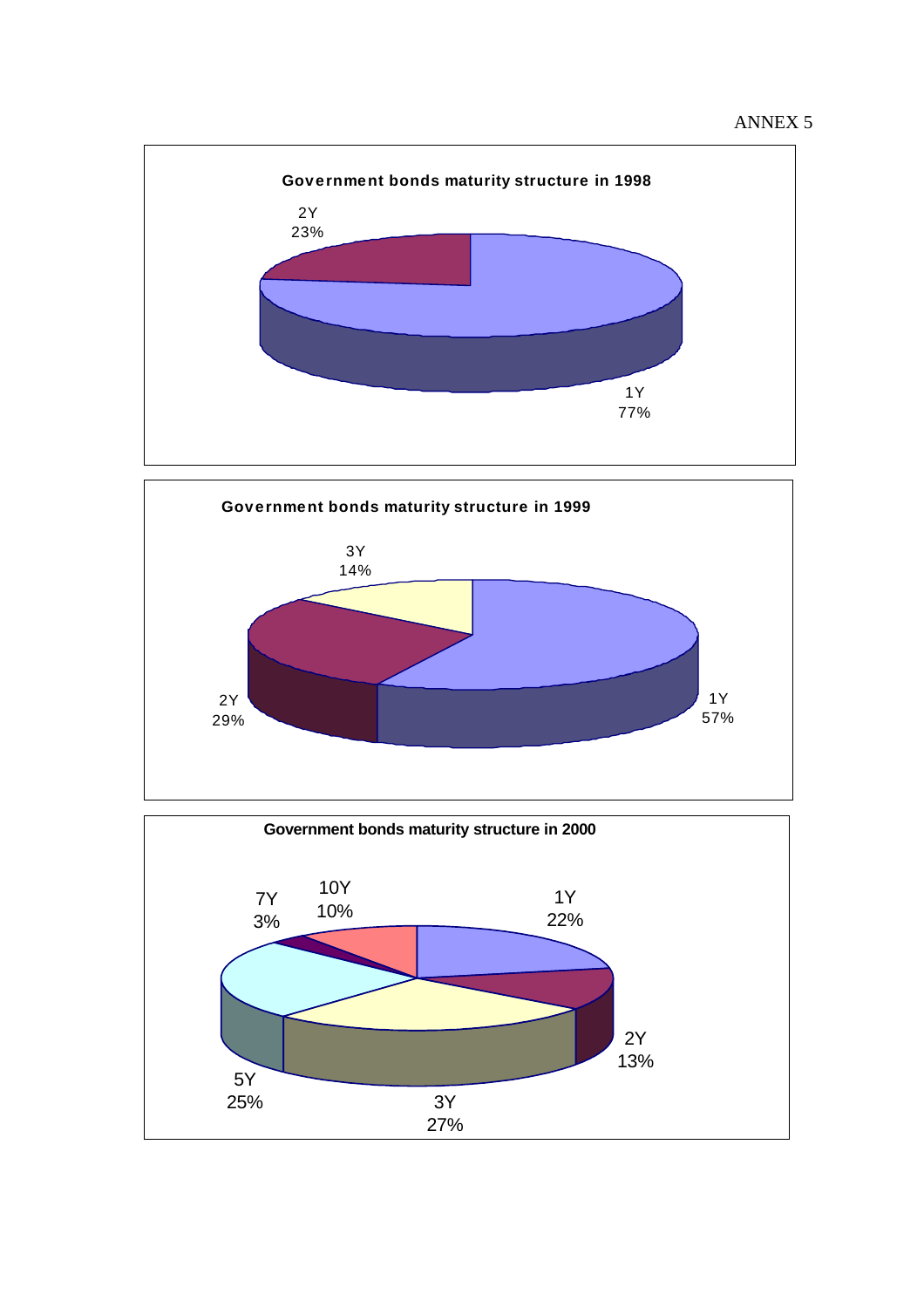ANNEX 6



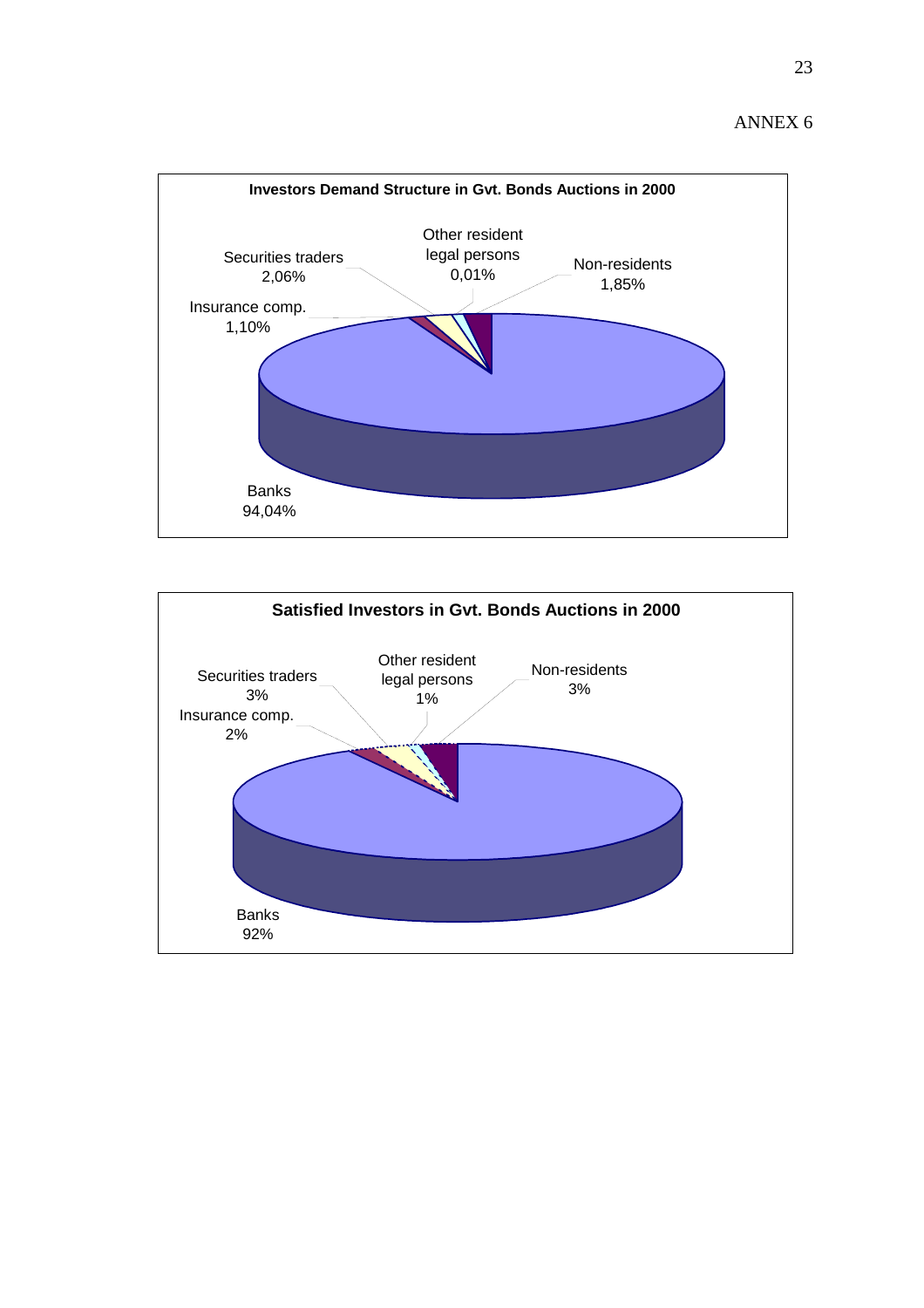